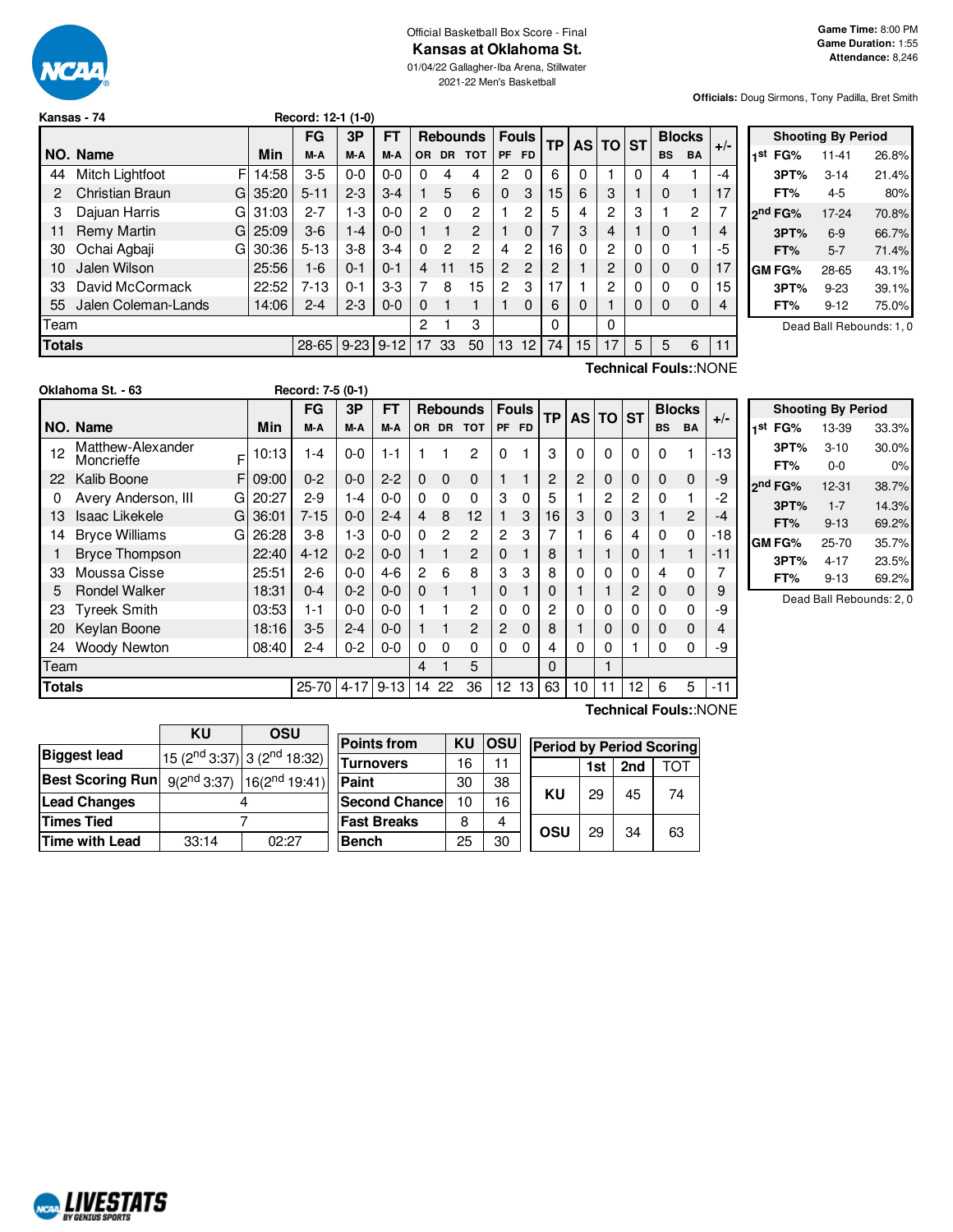

#### **Kansas at Oklahoma St.**

01/04/22 Gallagher-Iba Arena, Stillwater 2021-22 Men's Basketball

**Officials:** Doug Sirmons, Tony Padilla, Bret Smith

#### **Period 1**

| <b>Quarter Starters:</b> |                                                                                   |                 |                      |                                                    |                                                              |
|--------------------------|-----------------------------------------------------------------------------------|-----------------|----------------------|----------------------------------------------------|--------------------------------------------------------------|
| <b>OSU</b>               | 0 Anderson, III A                                                                 | 12 Moncrieffe M | 13 Likekele I        | 14 Williams B                                      | 22 Boone K                                                   |
| ΚU                       | 2 Braun C                                                                         | 3 Harris D      | 11 Martin R          | 30 Agbaji O                                        | 44 Lightfoot M                                               |
| <b>Game Time</b>         | OSU                                                                               |                 | Diff<br><b>Score</b> |                                                    | KU                                                           |
| 20:00                    | 22 BOONE K jumpball won                                                           |                 |                      | 44 LIGHTFOOT M jumpball lost                       |                                                              |
| 19:30                    | 14 WILLIAMS B 3pt FG, jump shot missed                                            |                 |                      |                                                    |                                                              |
| 19:27                    | 12 MONCRIEFFE M offensive rebound (1)                                             |                 |                      |                                                    |                                                              |
| 19:27                    | turnover shot clock (1)                                                           |                 |                      |                                                    |                                                              |
| 19:07                    |                                                                                   |                 | $0 - 2$<br>$-2$      | made $(2)$                                         | 2 BRAUN C 2pt FG from turnover in the paint, driving layup   |
| 18:36                    | 12 MONCRIEFFE M 2pt FG in the paint, jump shot missed                             |                 |                      |                                                    |                                                              |
| 18:30                    | 13 LIKEKELE I offensive rebound (1)                                               |                 |                      |                                                    |                                                              |
| 18:30                    | 13 LIKEKELE I 2pt FG second chance in the paint, layup made<br>(2)                |                 | $2 - 2$<br>0         |                                                    |                                                              |
| 18:22                    |                                                                                   |                 | $2 - 5$<br>-3        | 30 AGBAJI O 3pt FG fast break, jump shot made (3)  |                                                              |
| 18:22                    |                                                                                   |                 |                      | 3 HARRIS D assist (1)                              |                                                              |
| 18:08                    | 14 WILLIAMS B turnover bad pass (1)                                               |                 |                      |                                                    |                                                              |
| 17:58                    |                                                                                   |                 | -5<br>$2 - 7$        | (2)                                                | 44 LIGHTFOOT M 2pt FG from turnover in the paint, dunk, made |
| 17:58                    |                                                                                   |                 |                      | 3 HARRIS D assist (2)                              |                                                              |
| 17:30                    | 0 ANDERSON, III A 2pt FG in the paint, driving layup blocked                      |                 |                      |                                                    |                                                              |
| 17:30                    |                                                                                   |                 |                      | 44 LIGHTFOOT M block (1)                           |                                                              |
| 17:30                    | offensive rebound (3)                                                             |                 |                      |                                                    |                                                              |
| 17:26                    | 0 ANDERSON, III A 3pt FG second chance, pull up jump shot<br>made(3)              |                 | $5 - 7$<br>-2        |                                                    |                                                              |
| 17:09                    |                                                                                   |                 | $5-9$<br>-4          | 44 LIGHTFOOT M 2pt FG in the paint, layup made (4) |                                                              |
| 17:09                    |                                                                                   |                 |                      | 11 MARTIN R assist (1)                             |                                                              |
| 16:54                    | 12 MONCRIEFFE M 2pt FG in the paint, driving layup blocked                        |                 |                      |                                                    |                                                              |
| 16:54                    |                                                                                   |                 |                      | 44 LIGHTFOOT M block (2)                           |                                                              |
| 16:54                    | offensive rebound (4)                                                             |                 |                      |                                                    |                                                              |
| 16:54                    | 12 MONCRIEFFE M substitution out                                                  |                 |                      |                                                    |                                                              |
| 16:54                    | 22 BOONE K substitution out                                                       |                 |                      |                                                    |                                                              |
| 16:54                    | 1 THOMPSON B substitution in                                                      |                 |                      |                                                    |                                                              |
| 16:54                    | 33 CISSE M substitution in                                                        |                 |                      |                                                    |                                                              |
| 16:43                    | 1 THOMPSON B 2pt FG second chance outside the paint,<br>floating jump shot missed |                 |                      |                                                    |                                                              |
| 16:38                    | 1 THOMPSON B offensive rebound (1)                                                |                 |                      |                                                    |                                                              |
| 16:38                    | 1 THOMPSON B 2pt FG second chance in the paint, layup<br>made $(2)$               |                 | $7-9$<br>$-2$        |                                                    |                                                              |
| 16:17                    |                                                                                   |                 |                      | 3 HARRIS D 2pt FG in the paint, layup blocked      |                                                              |
| 16:17                    | 33 CISSE M block (1)                                                              |                 |                      |                                                    |                                                              |
| 16:13                    | 33 CISSE M defensive rebound (1)                                                  |                 |                      |                                                    |                                                              |
| 16:07                    | 33 CISSE M 2pt FG in the paint, layup missed                                      |                 |                      |                                                    |                                                              |
| 16:05                    | 33 CISSE M offensive rebound (2)                                                  |                 |                      |                                                    |                                                              |
| 16:01                    | 33 CISSE M 2pt FG second chance in the paint, turnaround<br>jump shot made (2)    |                 | 9-9<br>0             |                                                    |                                                              |
| 15:47                    | 13 LIKEKELE I foul shooting (1 - 1)                                               |                 |                      | 30 AGBAJI O foul drawn (1)                         |                                                              |
| 15:47                    |                                                                                   |                 | Timeout media        |                                                    |                                                              |
| 15:47                    |                                                                                   |                 | $9 - 10$<br>$-1$     | 30 AGBAJI O free throw 1 - 3 made (4)              |                                                              |

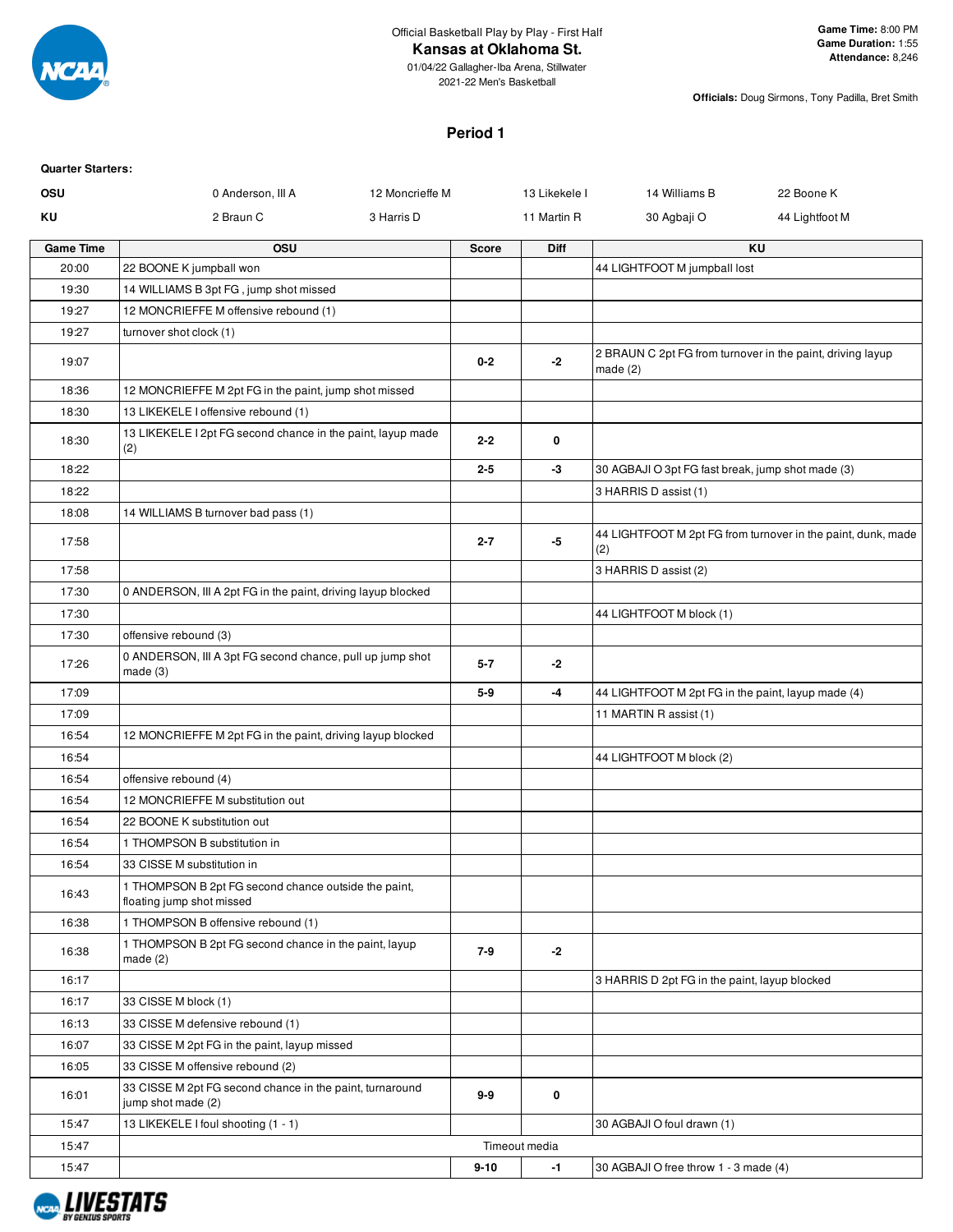

# Official Basketball Play by Play - First Half

**Kansas at Oklahoma St.**

**Officials:** Doug Sirmons, Tony Padilla, Bret Smith

01/04/22 Gallagher-Iba Arena, Stillwater 2021-22 Men's Basketball

| <b>Game Time</b> | OSU                                                                               | <b>Score</b> | Diff | <b>KU</b>                                                   |
|------------------|-----------------------------------------------------------------------------------|--------------|------|-------------------------------------------------------------|
| 15:47            |                                                                                   | $9 - 11$     | -2   | 30 AGBAJI O free throw 2 - 3 made (5)                       |
| 15:47            |                                                                                   | $9 - 12$     | -3   | 30 AGBAJI O free throw 3 - 3 made (6)                       |
| 15:40            | 14 WILLIAMS B turnover travel (2)                                                 |              |      |                                                             |
| 15:25            |                                                                                   | $9 - 15$     | -6   | 30 AGBAJI O 3pt FG from turnover, jump shot made (9)        |
| 15:25            |                                                                                   |              |      | 3 HARRIS D assist (3)                                       |
| 14:51            | 1 THOMPSON B 3pt FG, jump shot missed                                             |              |      |                                                             |
| 14:49            |                                                                                   |              |      | 44 LIGHTFOOT M defensive rebound (1)                        |
| 14:42            | 13 LIKEKELE I steal (1)                                                           |              |      | 30 AGBAJI O turnover lost ball (1)                          |
| 14:32            | 13 LIKEKELE I 2pt FG from turnover in the paint, turnaround<br>jump shot made (4) | $11 - 15$    | -4   |                                                             |
| 14:32            | 14 WILLIAMS B assist (1)                                                          |              |      |                                                             |
| 14:20            |                                                                                   |              |      | 2 BRAUN C 2pt FG in the paint, driving layup missed         |
| 14:18            |                                                                                   |              |      | 2 BRAUN C offensive rebound (1)                             |
| 14:18            | 33 CISSE M foul shooting (1 - 2)                                                  |              |      | 2 BRAUN C foul drawn (1)                                    |
| 14:18            |                                                                                   |              |      | 2 BRAUN C free throw 1 - 2 missed                           |
| 14:18            |                                                                                   |              |      | offensive dead ball rebound (1)                             |
| 14:18            |                                                                                   |              |      | 11 MARTIN R substitution out                                |
| 14:18            |                                                                                   |              |      | 44 LIGHTFOOT M substitution out                             |
| 14:18            |                                                                                   |              |      | 10 WILSON J substitution in                                 |
| 14:18            |                                                                                   |              |      | 33 MCCORMACK D substitution in                              |
| 14:18            |                                                                                   | $11 - 16$    | -5   | 2 BRAUN C free throw 2 - 2 made (3)                         |
| 13:58            | 0 ANDERSON, III A 2pt FG outside the paint, pull up jump shot<br>missed           |              |      |                                                             |
| 13:55            |                                                                                   |              |      | 10 WILSON J defensive rebound (1)                           |
| 13:42            |                                                                                   | $11 - 18$    | -7   | 30 AGBAJI O 2pt FG in the paint, driving layup made (11)    |
| 13:42            |                                                                                   |              |      | 33 MCCORMACK D assist (1)                                   |
| 13:13            | 14 WILLIAMS B 2pt FG in the paint, driving layup made (2)                         | $13 - 18$    | -5   |                                                             |
| 13:13            | 0 ANDERSON, III A substitution out                                                |              |      |                                                             |
| 13:13            | 5 WALKER R substitution in                                                        |              |      |                                                             |
| 13:02            |                                                                                   |              |      | 30 AGBAJI O 3pt FG, pull up jump shot missed                |
| 12:58            | 13 LIKEKELE I defensive rebound (2)                                               |              |      |                                                             |
| 12:53            | 13 LIKEKELE I 2pt FG in the paint, driving layup missed                           |              |      |                                                             |
| 12:50            |                                                                                   |              |      | 33 MCCORMACK D defensive rebound (1)                        |
| 12:43            |                                                                                   |              |      | 3 HARRIS D 3pt FG, jump shot missed                         |
| 12:41            |                                                                                   |              |      | 3 HARRIS D offensive rebound (1)                            |
| 12:41            | 14 WILLIAMS B foul personal (1 - 3)                                               |              |      | 3 HARRIS D foul drawn (1)                                   |
| 12:38            |                                                                                   |              |      | 10 WILSON J 2pt FG second chance in the paint, layup missed |
| 12:35            |                                                                                   |              |      | 10 WILSON J offensive rebound (2)                           |
| 12:35            |                                                                                   |              |      | 10 WILSON J 2pt FG second chance in the paint, layup missed |
| 12:35            |                                                                                   |              |      | 3 HARRIS D offensive rebound (2)                            |
| 12:34            |                                                                                   |              |      | 2 BRAUN C 3pt FG second chance, jump shot missed            |
| 12:31            | 13 LIKEKELE I defensive rebound (3)                                               |              |      |                                                             |
| 12:18            | 5 WALKER R 2pt FG outside the paint, jump shot missed                             |              |      |                                                             |
| 12:14            | 13 LIKEKELE I offensive rebound (4)                                               |              |      |                                                             |
| 12:11            | 1 THOMPSON B 2pt FG second chance outside the paint, jump<br>shot missed          |              |      |                                                             |
| 12:05            |                                                                                   |              |      | 30 AGBAJI O defensive rebound (1)                           |
| 12:02            |                                                                                   |              |      | 3 HARRIS D 2pt FG in the paint, layup blocked               |
| 12:02            | 1 THOMPSON B block (1)                                                            |              |      |                                                             |

11:59  $\vert$  33 MCCORMACK D offensive rebound (2)

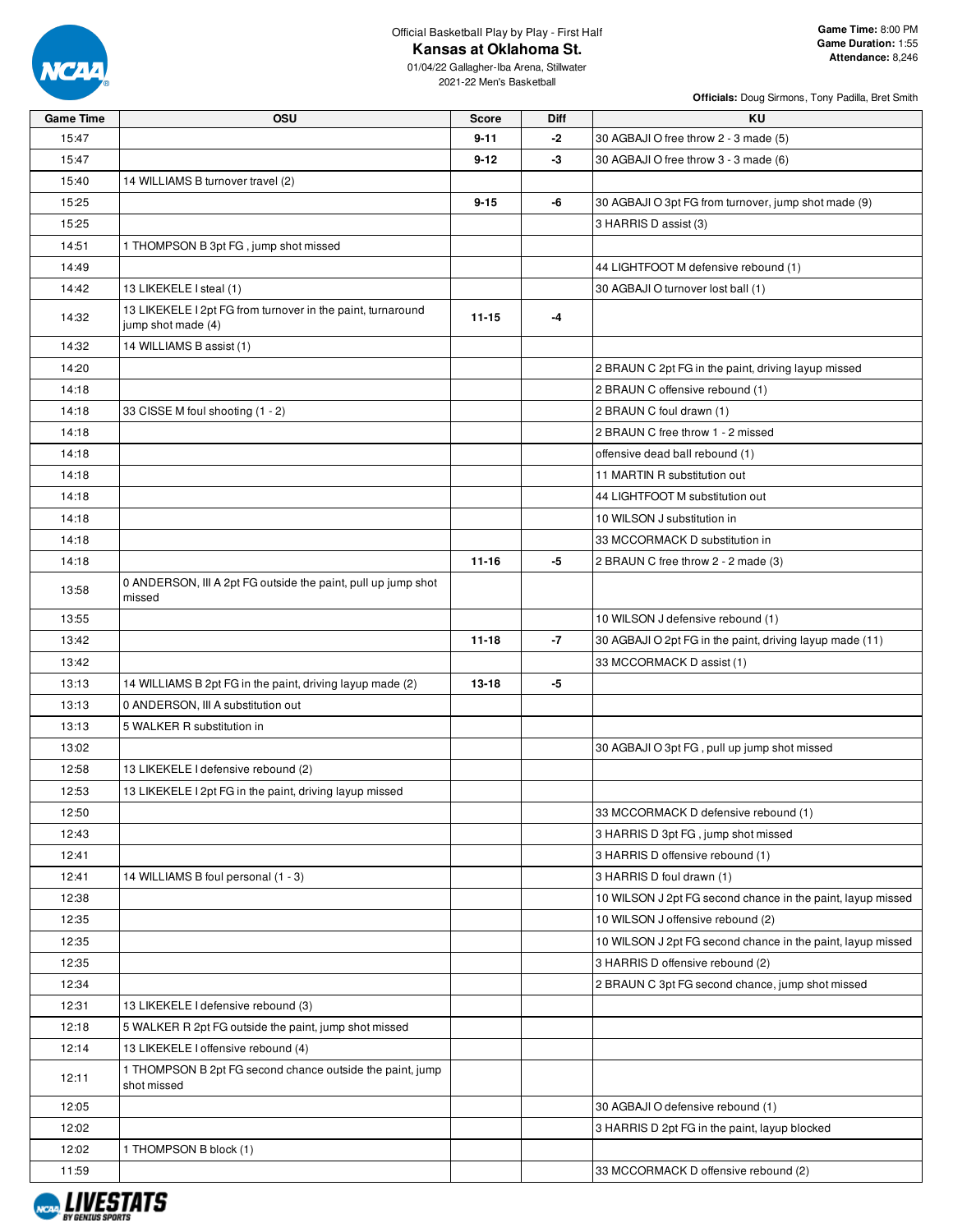

Official Basketball Play by Play - First Half

**Kansas at Oklahoma St.**

01/04/22 Gallagher-Iba Arena, Stillwater 2021-22 Men's Basketball

| <b>Game Time</b> | <b>OSU</b>                                                                        | <b>Score</b>  | <b>Diff</b> | KU                                                                             |
|------------------|-----------------------------------------------------------------------------------|---------------|-------------|--------------------------------------------------------------------------------|
| 11:57            | 5 WALKER R steal (1)                                                              |               |             | 33 MCCORMACK D turnover lost ball (1)                                          |
| 11:57            | 5 WALKER R foul drawn (1)                                                         |               |             | 30 AGBAJI O foul personal (1 - 1)                                              |
| 11:57            |                                                                                   | Timeout media |             |                                                                                |
| 11:57            | 13 LIKEKELE I substitution out                                                    |               |             |                                                                                |
| 11:57            | 14 WILLIAMS B substitution out                                                    |               |             |                                                                                |
| 11:57            | 33 CISSE M substitution out                                                       |               |             |                                                                                |
| 11:57            | 0 ANDERSON, III A substitution in                                                 |               |             |                                                                                |
| 11:57            | 12 MONCRIEFFE M substitution in                                                   |               |             |                                                                                |
| 11:57            | 23 SMITH T substitution in                                                        |               |             |                                                                                |
| 11:57            |                                                                                   |               |             | 3 HARRIS D substitution out                                                    |
| 11:57            |                                                                                   |               |             | 11 MARTIN R substitution in                                                    |
| 11:44            | 12 MONCRIEFFE M 2pt FG from turnover in the paint, driving<br>layup missed        |               |             |                                                                                |
| 11:43            | offensive rebound (11)                                                            |               |             |                                                                                |
| 11:38            | 0 ANDERSON, III A 3pt FG from turnover second chance, pull<br>up jump shot missed |               |             |                                                                                |
| 11:35            |                                                                                   |               |             | 10 WILSON J defensive rebound (3)                                              |
| 11:28            |                                                                                   | 13-20         | $-7$        | 33 MCCORMACK D 2pt FG in the paint, alleyoop made (2)                          |
| 11:28            |                                                                                   |               |             | 2 BRAUN C assist (1)                                                           |
| 11:00            | 0 ANDERSON, III A 3pt FG, pull up jump shot missed                                |               |             |                                                                                |
| 10:59            |                                                                                   |               |             | defensive rebound (11)                                                         |
| 10:59            | 0 ANDERSON, III A substitution out                                                |               |             |                                                                                |
| 10:59            | 5 WALKER R substitution out                                                       |               |             |                                                                                |
| 10:59            | 13 LIKEKELE I substitution in                                                     |               |             |                                                                                |
| 10:59            | 14 WILLIAMS B substitution in                                                     |               |             |                                                                                |
| 10:59            |                                                                                   |               |             | 30 AGBAJI O substitution out                                                   |
| 10:59            |                                                                                   |               |             | 55 COLEMAN-LANDS J substitution in                                             |
| 10:38            |                                                                                   | 13-22         | -9          | 33 MCCORMACK D 2pt FG in the paint, hook shot made (4)                         |
| 10:19            | 1 THOMPSON B 3pt FG, jump shot missed                                             |               |             |                                                                                |
| 10:17            |                                                                                   |               |             | 2 BRAUN C defensive rebound (2)                                                |
| 10:11            |                                                                                   |               |             | 2 BRAUN C 2pt FG in the paint, driving layup missed                            |
| 10:09            |                                                                                   |               |             | 33 MCCORMACK D offensive rebound (3)                                           |
| 10:09            |                                                                                   | 13-24         | $-11$       | 33 MCCORMACK D 2pt FG second chance in the paint, layup<br>made $(6)$          |
| 10:09            | Timeout 30 Sec                                                                    |               |             |                                                                                |
| 09:52            | 14 WILLIAMS B turnover bad pass (3)                                               |               |             |                                                                                |
| 09:29            |                                                                                   |               |             | 2 BRAUN C 2pt FG from turnover in the paint, layup missed                      |
| 09:24            |                                                                                   |               |             | 10 WILSON J offensive rebound (4)                                              |
| 09:24            |                                                                                   | 13-26         | $-13$       | 10 WILSON J 2pt FG from turnover second chance in the paint,<br>layup made (2) |
| 09:22            | 14 WILLIAMS B 2pt FG in the paint, dunk, missed                                   |               |             |                                                                                |
| 09:16            | 23 SMITH T offensive rebound (1)                                                  |               |             |                                                                                |
| 09:15            | 23 SMITH T 2pt FG second chance in the paint, layup made (2)                      | 15-26         | $-11$       |                                                                                |
| 09:12            |                                                                                   | 15-29         | $-14$       | 2 BRAUN C 3pt FG, jump shot made (6)                                           |
| 09:12            | 13 LIKEKELE I 2pt FG outside the paint, pull up jump shot<br>missed               |               |             |                                                                                |
| 09:12            |                                                                                   |               |             | 10 WILSON J defensive rebound (5)                                              |
| 09:12            |                                                                                   |               |             | 33 MCCORMACK D 2pt FG in the paint, hook shot missed                           |
| 09:12            |                                                                                   |               |             | 33 MCCORMACK D offensive rebound (4)                                           |
| 09:12            |                                                                                   |               |             | 10 WILSON J 2pt FG second chance outside the paint, jump<br>shot missed        |

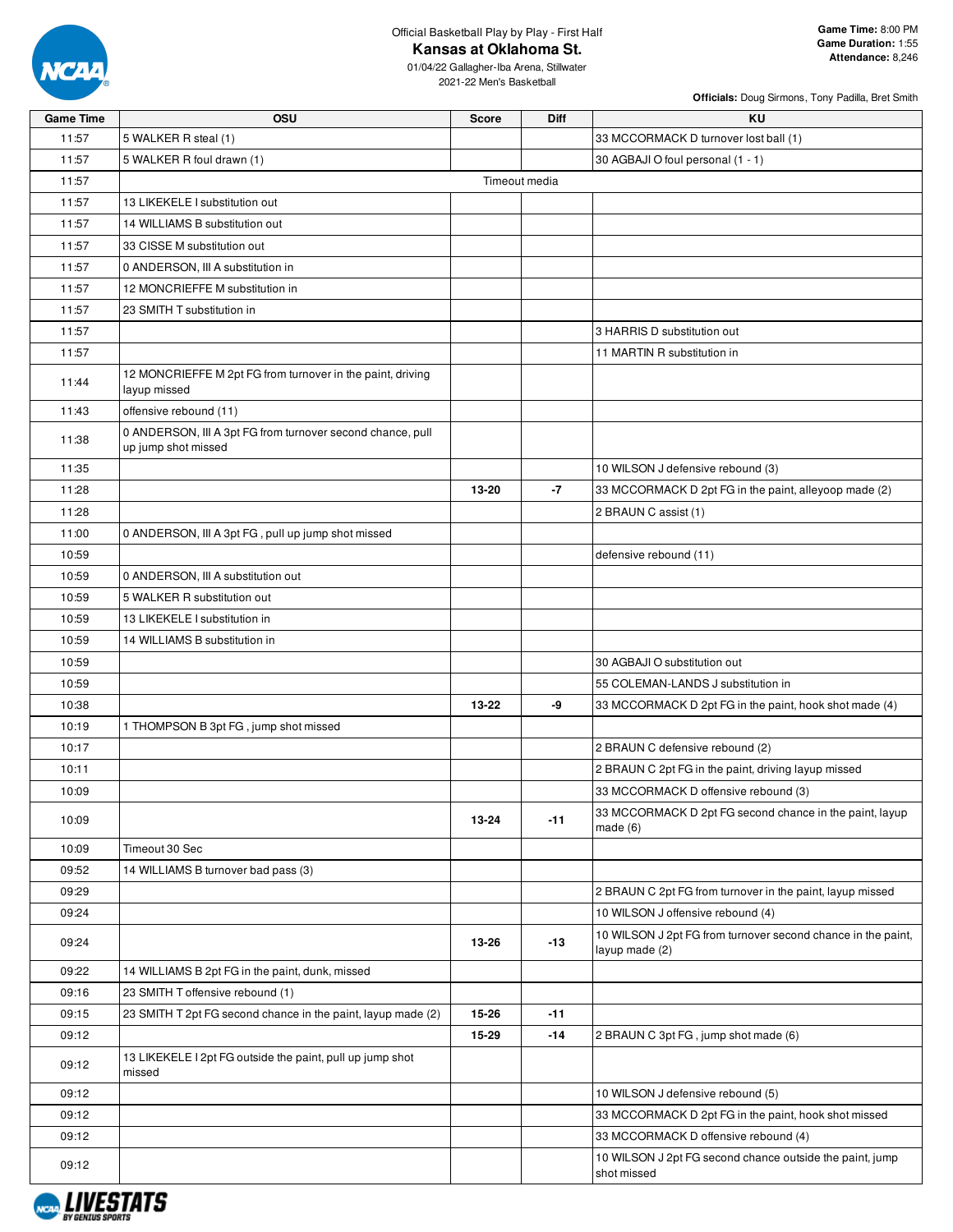

Official Basketball Play by Play - First Half

## **Kansas at Oklahoma St.**

01/04/22 Gallagher-Iba Arena, Stillwater

2021-22 Men's Basketball

| <b>Game Time</b> | OSU                                                                              | <b>Score</b> | Diff          | KU                                                                        |
|------------------|----------------------------------------------------------------------------------|--------------|---------------|---------------------------------------------------------------------------|
| 09:12            | 14 WILLIAMS B defensive rebound (1)                                              |              |               |                                                                           |
| 09:12            | 13 LIKEKELE I 2pt FG outside the paint, pull up jump shot<br>missed              |              |               |                                                                           |
| 09:12            |                                                                                  |              |               | 2 BRAUN C defensive rebound (3)                                           |
| 08:15            |                                                                                  |              |               | 11 MARTIN R 3pt FG, pull up jump shot blocked                             |
| 08:15            | 13 LIKEKELE I block (1)                                                          |              |               |                                                                           |
| 08:13            |                                                                                  |              |               | 33 MCCORMACK D offensive rebound (5)                                      |
| 08:13            |                                                                                  |              |               | 33 MCCORMACK D 2pt FG second chance in the paint, driving<br>layup missed |
| 08:13            | 23 SMITH T defensive rebound (2)                                                 |              |               |                                                                           |
| 08:12            | 14 WILLIAMS B turnover lost ball (4)                                             |              |               |                                                                           |
| 08:04            | 1 THOMPSON B substitution out                                                    |              |               |                                                                           |
| 08:04            | 12 MONCRIEFFE M substitution out                                                 |              |               |                                                                           |
| 08:04            | 14 WILLIAMS B substitution out                                                   |              |               |                                                                           |
| 08:04            | 23 SMITH T substitution out                                                      |              |               |                                                                           |
| 08:04            | 0 ANDERSON, III A substitution in                                                |              |               |                                                                           |
| 08:04            | 5 WALKER R substitution in                                                       |              |               |                                                                           |
| 08:04            | 20 BOONE K substitution in                                                       |              |               |                                                                           |
| 08:04            | 33 CISSE M substitution in                                                       |              |               |                                                                           |
| 08:04            |                                                                                  |              |               | 2 BRAUN C substitution out                                                |
| 08:04            |                                                                                  |              |               | 33 MCCORMACK D substitution out                                           |
| 08:04            |                                                                                  |              |               | 30 AGBAJI O substitution in                                               |
| 08:04            |                                                                                  |              |               | 44 LIGHTFOOT M substitution in                                            |
| 07:35            | 0 ANDERSON, III A steal (1)                                                      |              |               | 11 MARTIN R turnover bad pass (1)                                         |
|                  | 0 ANDERSON, III A 2pt FG from turnover in the paint, driving                     |              |               |                                                                           |
| 07:29            | layup missed                                                                     |              |               |                                                                           |
| 07:26            | 13 LIKEKELE I offensive rebound (5)                                              |              |               |                                                                           |
| 07:26            | 13 LIKEKELE I 2pt FG from turnover second chance in the paint,<br>layup made (6) | 17-29        | $-12$         |                                                                           |
| 07:22            |                                                                                  |              |               | 10 WILSON J 2pt FG outside the paint, pull up jump shot missed            |
| 07:22            | 20 BOONE K defensive rebound (1)                                                 |              |               |                                                                           |
| 07:03            | 33 CISSE M 2pt FG in the paint, turnaround jump shot missed                      |              |               |                                                                           |
| 07:00            |                                                                                  |              |               | 10 WILSON J defensive rebound (6)                                         |
| 06:56            |                                                                                  |              |               | 30 AGBAJI O 2pt FG in the paint, driving layup missed                     |
| 06:53            |                                                                                  |              |               | 11 MARTIN R offensive rebound (1)                                         |
| 06:44            |                                                                                  |              |               | 55 COLEMAN-LANDS J 3pt FG second chance, jump shot<br>missed              |
| 06:41            | 13 LIKEKELE I defensive rebound (6)                                              |              |               |                                                                           |
| 06:22            | 20 BOONE K 3pt FG, jump shot made (3)                                            | 20-29        | -9            |                                                                           |
| 06:22            | 0 ANDERSON, III A assist (1)                                                     |              |               |                                                                           |
| 05:50            |                                                                                  |              |               | 30 AGBAJI O 2pt FG outside the paint, pull up jump shot missed            |
| 05:47            | 13 LIKEKELE I defensive rebound (7)                                              |              |               |                                                                           |
| 05:41            | 13 LIKEKELE I 2pt FG in the paint, driving layup blocked                         |              |               |                                                                           |
| 05:41            |                                                                                  |              |               | 44 LIGHTFOOT M block (3)                                                  |
| 05:38            |                                                                                  |              |               | 44 LIGHTFOOT M defensive rebound (2)                                      |
| 05:32            |                                                                                  |              |               | 30 AGBAJI O 2pt FG in the paint, driving layup blocked                    |
| 05:32            | 33 CISSE M block (2)                                                             |              |               |                                                                           |
| 05:31            |                                                                                  |              |               | offensive rebound (22)                                                    |
| 05:31            |                                                                                  |              | Timeout media |                                                                           |
| 05:31            | 0 ANDERSON, III A substitution out                                               |              |               |                                                                           |
| 05:31            | 14 WILLIAMS B substitution in                                                    |              |               |                                                                           |

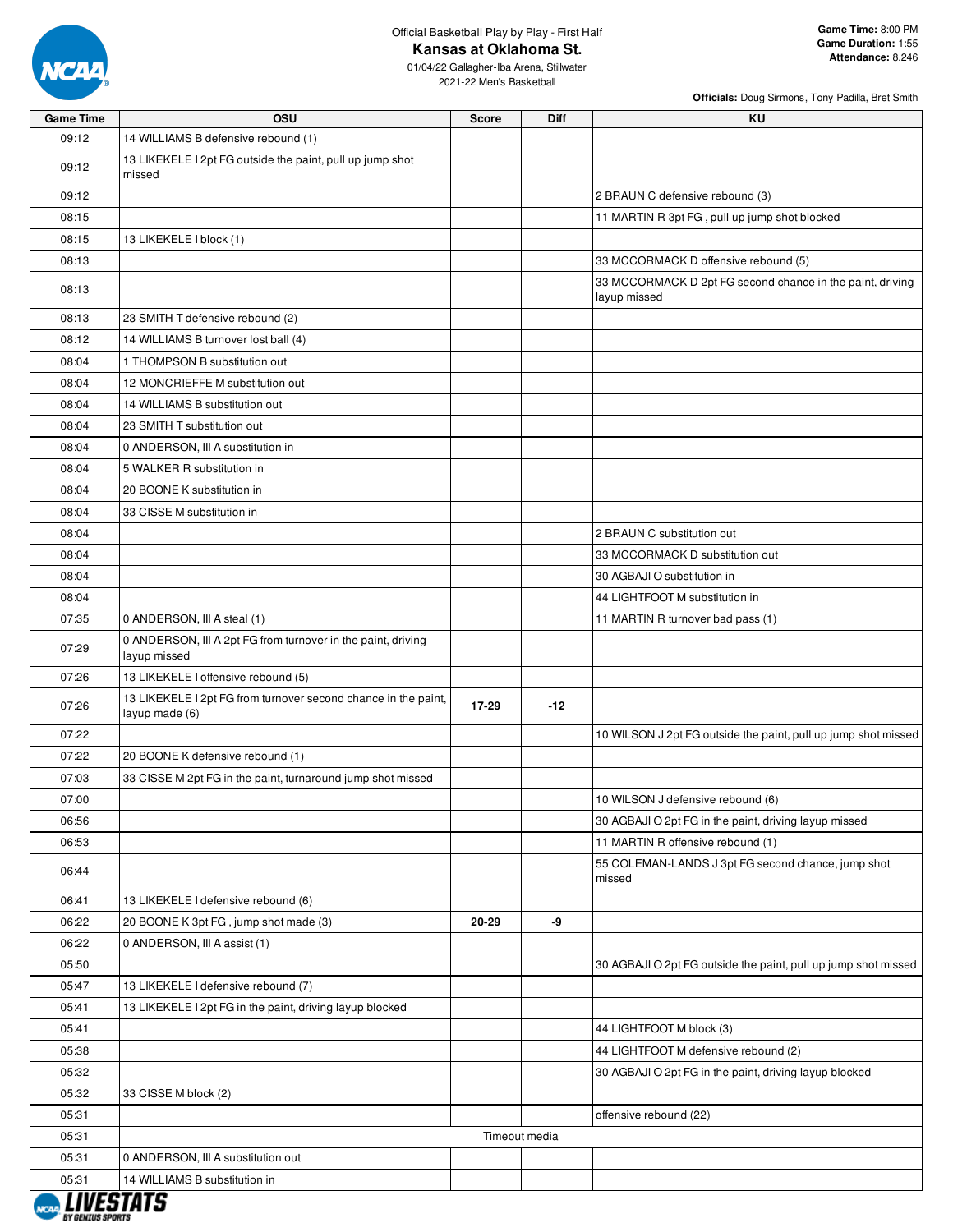

Official Basketball Play by Play - First Half **Kansas at Oklahoma St.**

01/04/22 Gallagher-Iba Arena, Stillwater 2021-22 Men's Basketball

| <b>Game Time</b> | OSU                                                                           | <b>Score</b> | <b>Diff</b>   | <b>KU</b>                                                             |
|------------------|-------------------------------------------------------------------------------|--------------|---------------|-----------------------------------------------------------------------|
| 05:31            |                                                                               |              |               | 10 WILSON J substitution out                                          |
| 05:31            |                                                                               |              |               | 11 MARTIN R substitution out                                          |
| 05:31            |                                                                               |              |               | 2 BRAUN C substitution in                                             |
| 05:31            |                                                                               |              |               | 3 HARRIS D substitution in                                            |
| 05:23            |                                                                               |              |               | 3 HARRIS D 2pt FG second chance in the paint, driving layup<br>missed |
| 05:20            | 14 WILLIAMS B defensive rebound (2)                                           |              |               |                                                                       |
| 05:15            | 14 WILLIAMS B foul drawn (1)                                                  |              |               | 3 HARRIS D foul personal (1 - 2)                                      |
| 05:05            | 13 LIKEKELE I 2pt FG in the paint, driving layup made (8)                     | 22-29        | $-7$          |                                                                       |
| 04:34            |                                                                               |              |               | 44 LIGHTFOOT M substitution out                                       |
| 04:34            |                                                                               |              |               | 55 COLEMAN-LANDS J substitution out                                   |
| 04:34            |                                                                               |              |               | 11 MARTIN R substitution in                                           |
| 04:34            |                                                                               |              |               | 33 MCCORMACK D substitution in                                        |
| 04:33            |                                                                               |              |               | 33 MCCORMACK D 3pt FG, jump shot missed                               |
| 04:29            | 33 CISSE M defensive rebound (3)                                              |              |               |                                                                       |
| 04:17            | 5 WALKER R 3pt FG, jump shot missed                                           |              |               |                                                                       |
| 04:15            |                                                                               |              |               | 33 MCCORMACK D defensive rebound (6)                                  |
| 04:12            |                                                                               |              |               | 30 AGBAJI O 3pt FG, jump shot missed                                  |
| 04:08            | 13 LIKEKELE I defensive rebound (8)                                           |              |               |                                                                       |
| 04:04            | 5 WALKER R 3pt FG, pull up jump shot missed                                   |              |               |                                                                       |
| 04:01            |                                                                               |              |               | 33 MCCORMACK D defensive rebound (7)                                  |
| 04:01            | 20 BOONE K foul personal (1 - 4)                                              |              |               | 33 MCCORMACK D foul drawn (1)                                         |
| 04:01            | 14 WILLIAMS B substitution out                                                |              |               |                                                                       |
| 04:01            | 1 THOMPSON B substitution in                                                  |              |               |                                                                       |
| 03:46            |                                                                               |              | Timeout media |                                                                       |
| 03:41            | jump ball situation                                                           |              |               |                                                                       |
| 03:41            | 13 LIKEKELE I steal (2)                                                       |              |               | 3 HARRIS D turnover lost ball (1)                                     |
| 03:41            | 1 THOMPSON B 2pt FG from turnover in the paint, pull up jump<br>shot made (4) | 24-29        | -5            |                                                                       |
| 03:41            | 13 LIKEKELE I assist (1)                                                      |              |               |                                                                       |
| 03:07            |                                                                               |              |               | 33 MCCORMACK D 2pt FG outside the paint, jump shot missed             |
| 03:03            | 33 CISSE M defensive rebound (4)                                              |              |               |                                                                       |
| 02:55            | 20 BOONE K 3pt FG, jump shot made (6)                                         | 27-29        | -2            |                                                                       |
| 02:55            | 13 LIKEKELE I assist (2)                                                      |              |               |                                                                       |
| 02:54            |                                                                               |              |               | Timeout 30 Sec                                                        |
| 02:54            |                                                                               |              |               | 11 MARTIN R substitution out                                          |
| 02:54            |                                                                               |              |               | 10 WILSON J substitution in                                           |
| 02:26            |                                                                               |              |               | 10 WILSON J 3pt FG, jump shot missed                                  |
| 02:22            |                                                                               |              |               | 33 MCCORMACK D offensive rebound (8)                                  |
| 02:20            |                                                                               |              |               | 3 HARRIS D 3pt FG second chance, jump shot missed                     |
| 02:16            | 13 LIKEKELE I defensive rebound (9)                                           |              |               |                                                                       |
| 02:10            | 13 LIKEKELE I 2pt FG in the paint, driving layup blocked                      |              |               |                                                                       |
| 02:10            |                                                                               |              |               | 3 HARRIS D block (1)                                                  |
| 02:05            |                                                                               |              |               | 10 WILSON J defensive rebound (7)                                     |
| 01:53            |                                                                               |              |               | 2 BRAUN C 2pt FG in the paint, driving layup blocked                  |
| 01:53            | 33 CISSE M block (3)                                                          |              |               |                                                                       |
| 01:50            |                                                                               |              |               | 10 WILSON J offensive rebound (8)                                     |
| 01:50            | 1 THOMPSON B foul drawn (1)                                                   |              |               | 10 WILSON J foul offensive (1 - 3)                                    |
| 01:50            |                                                                               |              |               | 10 WILSON J turnover offensive (1)                                    |
|                  |                                                                               |              |               |                                                                       |
| 01:50            |                                                                               |              |               | 33 MCCORMACK D substitution out                                       |

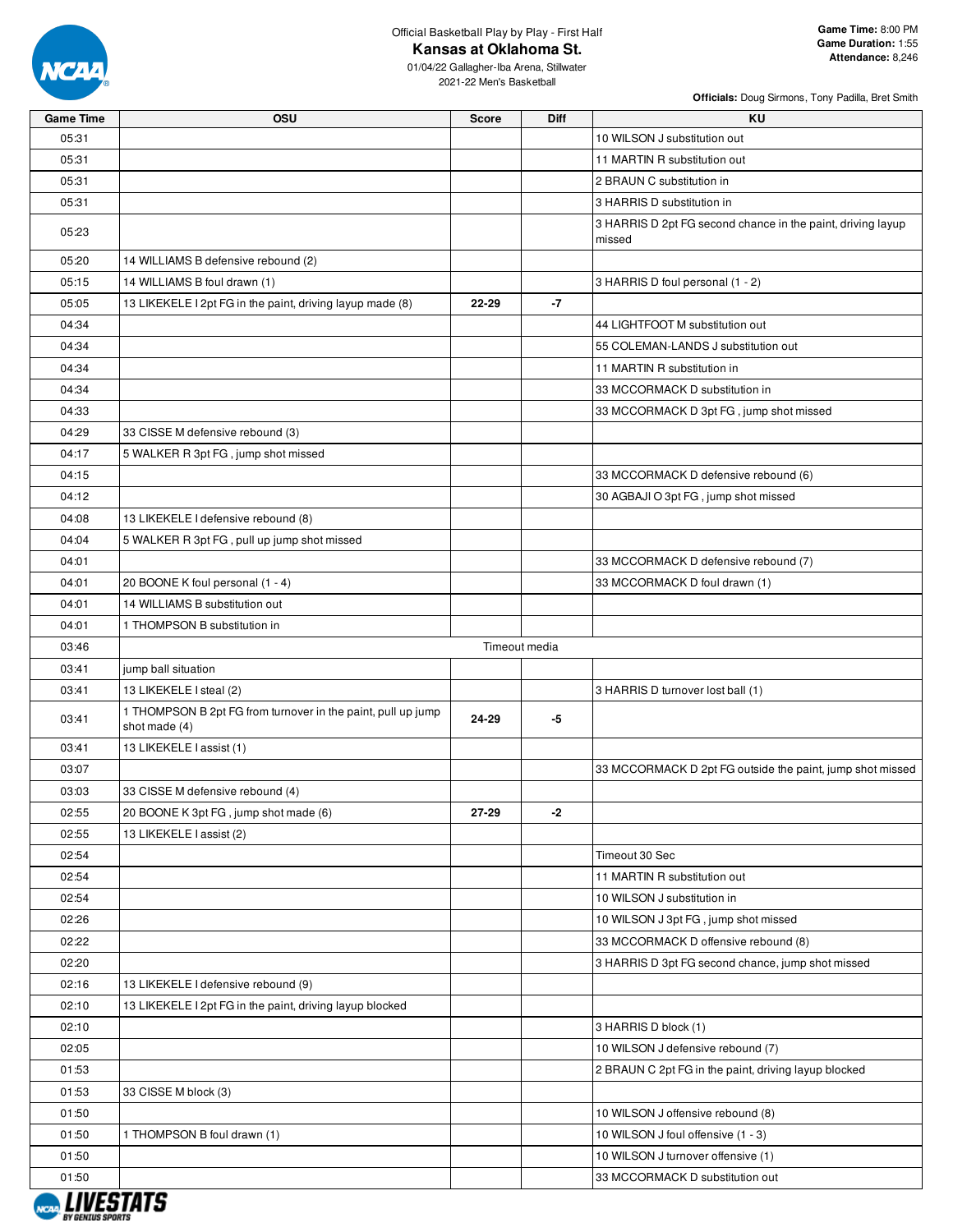

Official Basketball Play by Play - First Half

## **Kansas at Oklahoma St.**

01/04/22 Gallagher-Iba Arena, Stillwater 2021-22 Men's Basketball

**Game Time:** 8:00 PM

| <b>Game Time</b> | OSU                                                                      | <b>Score</b>         | <b>Diff</b> | KU                                                   |
|------------------|--------------------------------------------------------------------------|----------------------|-------------|------------------------------------------------------|
| 01:50            |                                                                          |                      |             | 44 LIGHTFOOT M substitution in                       |
| 01:36            | 1 THOMPSON B 2pt FG from turnover in the paint, driving layup<br>blocked |                      |             |                                                      |
| 01:36            |                                                                          |                      |             | 44 LIGHTFOOT M block (4)                             |
| 01:32            |                                                                          |                      |             | 10 WILSON J defensive rebound (9)                    |
| 01:28            |                                                                          |                      |             | 30 AGBAJI O 3pt FG, jump shot missed                 |
| 01:24            | 33 CISSE M defensive rebound (5)                                         |                      |             |                                                      |
| 01:21            | 5 WALKER R 2pt FG in the paint, driving layup missed                     |                      |             |                                                      |
| 01:17            |                                                                          |                      |             | 44 LIGHTFOOT M defensive rebound (3)                 |
| 01:05            |                                                                          |                      |             | 44 LIGHTFOOT M 2pt FG in the paint, hook shot missed |
| 01:02            | 33 CISSE M defensive rebound (6)                                         |                      |             |                                                      |
| 00:36            | 1 THOMPSON B 2pt FG outside the paint, pull up jump shot<br>made $(6)$   | 29-29                | 0           |                                                      |
| 00:36            | 5 WALKER R assist (1)                                                    |                      |             |                                                      |
| 00:09            |                                                                          |                      |             | 44 LIGHTFOOT M 2pt FG in the paint, layup blocked    |
| 00:09            | 33 CISSE M block (4)                                                     |                      |             |                                                      |
| 00:09            |                                                                          |                      |             | offensive rebound (30)                               |
| 00:07            |                                                                          |                      |             | 30 AGBAJI O 3pt FG second chance, jump shot missed   |
| 00:02            | 5 WALKER R defensive rebound (1)                                         |                      |             |                                                      |
|                  |                                                                          | <b>END OF PERIOD</b> |             |                                                      |
|                  |                                                                          | <b>OSU 29-29 KU</b>  |             |                                                      |

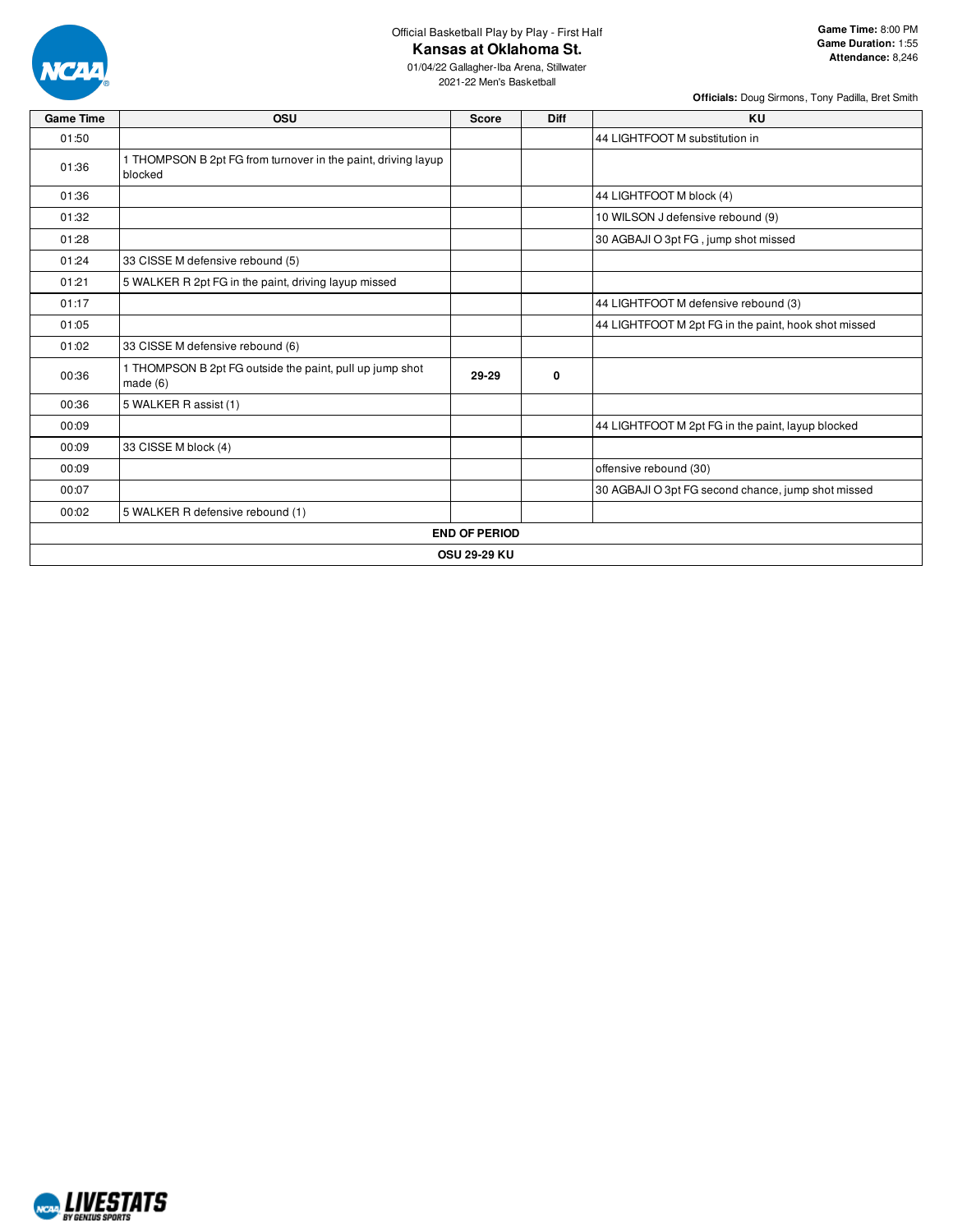

**Kansas - 29**

#### Official Basketball Box Score - First Half **Kansas at Oklahoma St.**

01/04/22 Gallagher-Iba Arena, Stillwater 2021-22 Men's Basketball

**Officials:** Doug Sirmons, Tony Padilla, Bret Smith

|               |                     |    |       | FG        | 3P      | <b>FT</b> |                |           | <b>Rebounds</b> |          | <b>Fouls</b> | ТP | <b>AS</b> | ΤO | <b>ST</b> | <b>Blocks</b> |                       |       |
|---------------|---------------------|----|-------|-----------|---------|-----------|----------------|-----------|-----------------|----------|--------------|----|-----------|----|-----------|---------------|-----------------------|-------|
|               | NO. Name            |    | Min   | M-A       | M-A     | M-A       | <b>OR</b>      | <b>DR</b> | <b>TOT</b>      | PF       | <b>FD</b>    |    |           |    |           | <b>BS</b>     | <b>BA</b>             | $+/-$ |
| 44            | Mitch Lightfoot     | F  | 11:02 | $2 - 4$   | $0 - 0$ | $0 - 0$   | 0              | 3         | 3               | 0        | 0            | 4  | 0         | 0  | 0         | 4             |                       | $-5$  |
| 2             | Christian Braun     | GI | 17:27 | $2 - 7$   | $1-2$   | $1-2$     |                | 2         | 3               | $\Omega$ |              | 6  |           | 0  | 0         | 0             |                       | 5     |
| 3             | Dajuan Harris       | G  | 13:34 | $0 - 5$   | $0 - 2$ | $0 - 0$   | 2              | 0         | 2               |          |              | 0  | 3         |    | 0         |               | $\overline{2}$        | -4    |
| 11            | <b>Remy Martin</b>  | G  | 13:48 | $0 - 1$   | $0 - 1$ | $0-0$     |                | 0         | 1               | 0        | $\Omega$     | 0  |           |    | 0         | 0             |                       | 3     |
| 30            | Ochai Agbaji        | G  | 17:05 | $3 - 10$  | $2 - 6$ | $3-3$     | $\Omega$       |           |                 |          |              | 11 | 0         |    | 0         | 0             |                       | $-7$  |
| 10            | Jalen Wilson        |    | 11:41 | $1 - 6$   | $0 - 1$ | $0 - 0$   | 3              | 6         | 9               |          | $\Omega$     | 2  | 0         |    | 0         | $\Omega$      | 0                     | 3     |
| 33            | David McCormack     |    | 08:58 | $3 - 7$   | $0 - 1$ | $0 - 0$   | 5              | 3         | 8               | 0        |              | 6  |           |    | 0         | 0             | 0                     | 5     |
| 55            | Jalen Coleman-Lands |    | 06:25 | $0 - 1$   | $0 - 1$ | $0 - 0$   | 0              | $\Omega$  | $\Omega$        | $\Omega$ | 0            | 0  | 0         | 0  | 0         | 0             | 0                     | 0     |
| Team          |                     |    |       |           |         |           | $\overline{2}$ |           | 3               |          |              | 0  |           | 0  |           |               |                       |       |
| <b>Totals</b> |                     |    |       | $11 - 41$ | $3-14$  | $4-5$     | 14             | 16        | 30              | 3        | 4            | 29 | 6         | 5  | 0         | 5             | 6                     | 0     |
|               |                     |    |       |           |         |           |                |           |                 |          |              |    |           |    |           |               | Technical Fouls::NONE |       |

|     | <b>Shooting By Period</b> |          |       |  |  |  |  |  |  |  |  |
|-----|---------------------------|----------|-------|--|--|--|--|--|--|--|--|
| 1st | FG%                       | 11-41    | 26.8% |  |  |  |  |  |  |  |  |
|     | 3PT%                      | $3 - 14$ | 21.4% |  |  |  |  |  |  |  |  |
|     | FT%                       | 4-5      | 80%   |  |  |  |  |  |  |  |  |
|     | GM FG%                    | 11-41    | 26.8% |  |  |  |  |  |  |  |  |
|     | 3PT%                      | $3 - 14$ | 21.4% |  |  |  |  |  |  |  |  |
|     | FT%                       | $4 - 5$  | 80.0% |  |  |  |  |  |  |  |  |

Dead Ball Rebounds: 1, 0

#### **Oklahoma St. - 29**

**ALIVESTATS RV GENTUS S** 

 $F$  06:59 F 03:06 G 10:18 G 19:02 G $\vert$  12:28 **NO. Name Min FG 3P FT Rebounds Fouls TP AS TO ST**  $\begin{bmatrix} \mathsf{FG} & \mathsf{3P} & \mathsf{FT} \\ \mathsf{M-A} & \mathsf{M-A} & \mathsf{OR} & \mathsf{DR} & \mathsf{TOT} \end{bmatrix}$   $\begin{bmatrix} \mathsf{Fouls} \\ \mathsf{PF} & \mathsf{FD} \end{bmatrix}$   $\begin{bmatrix} \mathsf{TS} & \mathsf{BC} \\ \mathsf{NS} & \mathsf{DS} \end{bmatrix}$   $\begin{bmatrix} \mathsf{BlockS} \\ \mathsf{BS} & \mathsf{BA} \end{bmatrix}$  +/-12 Matthew-Alexander Moncrieffe 06:59 0-3 0-0 0-0 1 0 1 0 0 0 0 0 0 0 1 -13 22 Kalib Boone 03:06 0-0 0-0 0-0 0 0 0 0 0 0 0 0 0 0 0 -4 0 Avery Anderson, III G 10:18 1 -6 1 -3 0 -0 0 0 0 0 0 0 0 3 1 1 0 1 0 1 2 13 Isaac Likekele G | 19:02 | 4-9 | 0-0 | 0-0 | 3 6 9 | 1 0 | 8 | 2 | 0 | 2 | 1 2 | 2 14 Bryce Williams G | 12:28 | 1-3 | 0-1 | 0-0 | 0 \_2 \_ 2 | 1 \_ 1 | 2 | 1 | 4 | 0 | 0 \_ 0 | -10 1 Bryce Thompson 12:51 3-8 0-2 0-0 1 0 1 0 1 6 0 0 0 1 1 -3 33 Moussa Cisse  $\begin{array}{c|cccccc} & 13:01 & 1-3 & 0-0 & 0-0 & 1 & 5 & 6 & 1 & 0 & 2 & 0 & 0 & 4 & 0 & 13 \end{array}$ 5 Rondel Walker 10:18 0-4 0-2 0-0 0 1 1 0 1 0 1 0 1 0 0 12 23 Tyreek Smith 03:53 1-1 0-0 0-0 1 1 2 0 0 2 0 0 0 0 0 -9 20 Keylan Boone | 08:04 | 2-2 | 2-2 | 0-0 | 0 | 1 | 1 | 0 | 6 | 0 | 0 | 0 | 0 | 0 | 14 Team 3 0 3 0 1 **Totals** 13-39 3-10 0-0 10 16 26 4 3 29 5 5 4 6 5 0

|     | <b>Shooting By Period</b> |          |       |  |  |  |  |  |  |  |  |
|-----|---------------------------|----------|-------|--|--|--|--|--|--|--|--|
| 1st | FG%                       | 13-39    | 33.3% |  |  |  |  |  |  |  |  |
|     | 3PT%                      | $3 - 10$ | 30.0% |  |  |  |  |  |  |  |  |
|     | FT%                       | 0-0      | $0\%$ |  |  |  |  |  |  |  |  |
|     | GM FG%                    | 13-39    | 33.3% |  |  |  |  |  |  |  |  |
|     | 3PT%                      | $3 - 10$ | 30.0% |  |  |  |  |  |  |  |  |
|     | FT%                       | $0 - 0$  | 0.0%  |  |  |  |  |  |  |  |  |

Dead Ball Rebounds: 0, 0

|                         | ΚU    | OSU                                      | Poi |  |  |  |
|-------------------------|-------|------------------------------------------|-----|--|--|--|
| <b>Biggest lead</b>     |       | 14 (1st 9:12) 0 (1st 20:00)              | Tur |  |  |  |
| <b>Best Scoring Run</b> |       | $8(1^{st}9:24)$ 14(1 <sup>st</sup> 0:36) | Pai |  |  |  |
| <b>Lead Changes</b>     |       |                                          |     |  |  |  |
| <b>Times Tied</b>       |       | Fas                                      |     |  |  |  |
| <b>Time with Lead</b>   | 18:08 | 00:00                                    | Beı |  |  |  |

| <b>Points from</b> | ΚU | OSU |     |     |     | <b>Period by Period Scoring</b> |
|--------------------|----|-----|-----|-----|-----|---------------------------------|
| <b>Turnovers</b>   | 9  | 6   |     | 1st | 2nd | TOT                             |
| Paint              | 16 | 18  |     |     |     |                                 |
| Second Chance      | 5  | 13  | ΚU  | 29  | 45  | 74                              |
| <b>Fast Breaks</b> | 3  |     | OSU | 29  | 34  |                                 |
| <b>Bench</b>       | 8  | 16  |     |     |     | 63                              |

**Technical Fouls:**:NONE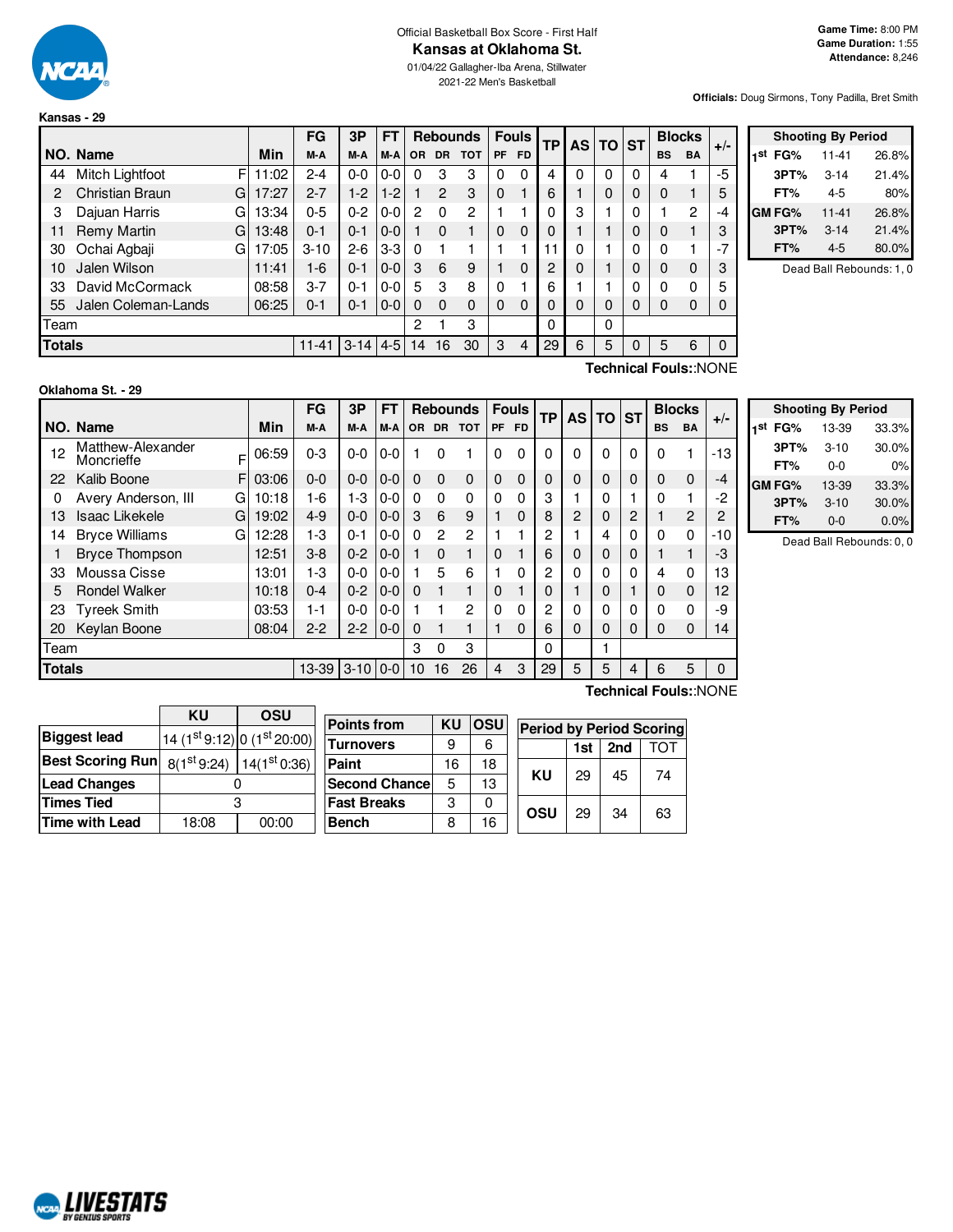

#### **Kansas at Oklahoma St.**

01/04/22 Gallagher-Iba Arena, Stillwater 2021-22 Men's Basketball

**Officials:** Doug Sirmons, Tony Padilla, Bret Smith

#### **Period 2**

| <b>Quarter Starters:</b> |                                                                                  |                 |              |                |                                                     |                |
|--------------------------|----------------------------------------------------------------------------------|-----------------|--------------|----------------|-----------------------------------------------------|----------------|
| OSU                      | 0 Anderson, III A                                                                | 12 Moncrieffe M |              | 13 Likekele I  | 14 Williams B                                       | 22 Boone K     |
| ΚU                       | 2 Braun C                                                                        | 3 Harris D      |              | 11 Martin R    | 30 Agbaji O                                         | 44 Lightfoot M |
| <b>Game Time</b>         | <b>OSU</b>                                                                       |                 | <b>Score</b> | <b>Diff</b>    |                                                     | <b>KU</b>      |
| 20:00                    | 1 THOMPSON B substitution out                                                    |                 |              |                |                                                     |                |
| 20:00                    | 5 WALKER R substitution out                                                      |                 |              |                |                                                     |                |
| 20:00                    | 20 BOONE K substitution out                                                      |                 |              |                |                                                     |                |
| 20:00                    | 33 CISSE M substitution out                                                      |                 |              |                |                                                     |                |
| 20:00                    | 0 ANDERSON, III A substitution in                                                |                 |              |                |                                                     |                |
| 20:00                    | 12 MONCRIEFFE M substitution in                                                  |                 |              |                |                                                     |                |
| 20:00                    | 14 WILLIAMS B substitution in                                                    |                 |              |                |                                                     |                |
| 20:00                    | 22 BOONE K substitution in                                                       |                 |              |                |                                                     |                |
| 20:00                    |                                                                                  |                 |              |                | 10 WILSON J substitution out                        |                |
| 20:00                    |                                                                                  |                 |              |                | 11 MARTIN R substitution in                         |                |
| 19:41                    | 13 LIKEKELE I 2pt FG in the paint, driving layup made (10)                       |                 | 31-29        | $\overline{2}$ |                                                     |                |
| 19:41                    | 22 BOONE K assist (1)                                                            |                 |              |                |                                                     |                |
| 19:24                    |                                                                                  |                 | $31 - 31$    | 0              | 44 LIGHTFOOT M 2pt FG in the paint, layup made (6)  |                |
| 19:24                    |                                                                                  |                 |              |                | 2 BRAUN C assist (2)                                |                |
| 19:02                    | 22 BOONE K foul drawn (1)                                                        |                 |              |                | 44 LIGHTFOOT M foul shooting (1 - 1)                |                |
| 19:02                    | 22 BOONE K free throw 1 - 2 made (1)                                             |                 | 32-31        | $\mathbf{1}$   |                                                     |                |
| 19:02                    | 22 BOONE K free throw 2 - 2 made (2)                                             |                 | 33-31        | $\mathbf{2}$   |                                                     |                |
| 18:48                    |                                                                                  |                 | 33-33        | 0              | 30 AGBAJI O 2pt FG in the paint, alleyoop made (13) |                |
| 18:48                    |                                                                                  |                 |              |                | 11 MARTIN R assist (2)                              |                |
| 18:32                    | 12 MONCRIEFFE M 2pt FG in the paint, layup made (2)                              |                 | 35-33        | $\overline{2}$ |                                                     |                |
| 18:32                    | 22 BOONE K assist (2)                                                            |                 |              |                |                                                     |                |
| 18:32                    | 12 MONCRIEFFE M foul drawn (1)                                                   |                 |              |                | 11 MARTIN R foul shooting (1 - 2)                   |                |
| 18:32                    | 12 MONCRIEFFE M free throw 1 - 1 made (3)                                        |                 | 36-33        | 3              |                                                     |                |
| 18:16                    |                                                                                  |                 |              |                | 44 LIGHTFOOT M turnover lost ball (1)               |                |
| 18:16                    |                                                                                  |                 |              |                | 44 LIGHTFOOT M substitution out                     |                |
| 18:16                    |                                                                                  |                 |              |                | 33 MCCORMACK D substitution in                      |                |
| 17:52                    | 14 WILLIAMS B 3pt FG from turnover, jump shot missed                             |                 |              |                |                                                     |                |
| 17:49                    |                                                                                  |                 |              |                | 33 MCCORMACK D defensive rebound (9)                |                |
| 17:43                    |                                                                                  |                 | 36-36        | 0              | 3 HARRIS D 3pt FG, jump shot made (3)               |                |
| 17:43                    |                                                                                  |                 |              |                | 11 MARTIN R assist (3)                              |                |
| 17:15                    | 22 BOONE K 2pt FG in the paint, driving layup missed                             |                 |              |                |                                                     |                |
| 17:12                    |                                                                                  |                 |              |                | 33 MCCORMACK D defensive rebound (10)               |                |
| 17:04                    |                                                                                  |                 |              |                | 33 MCCORMACK D 2pt FG in the paint, layup missed    |                |
| 17:01                    | 12 MONCRIEFFE M defensive rebound (2)                                            |                 |              |                |                                                     |                |
| 16:54                    | 22 BOONE K 2pt FG outside the paint, jump shot missed                            |                 |              |                |                                                     |                |
| 16:52                    |                                                                                  |                 |              |                | 33 MCCORMACK D defensive rebound (11)               |                |
| 16:46                    |                                                                                  |                 |              |                | 11 MARTIN R turnover dribbling violation (2)        |                |
| 16:46                    | 12 MONCRIEFFE M substitution out                                                 |                 |              |                |                                                     |                |
| 16:46                    | 22 BOONE K substitution out                                                      |                 |              |                |                                                     |                |
| 16:46                    | 1 THOMPSON B substitution in                                                     |                 |              |                |                                                     |                |
| 16:46                    | 33 CISSE M substitution in                                                       |                 |              |                |                                                     |                |
| 16:28                    | 1 THOMPSON B 2pt FG from turnover outside the paint, pull up<br>jump shot missed |                 |              |                |                                                     |                |

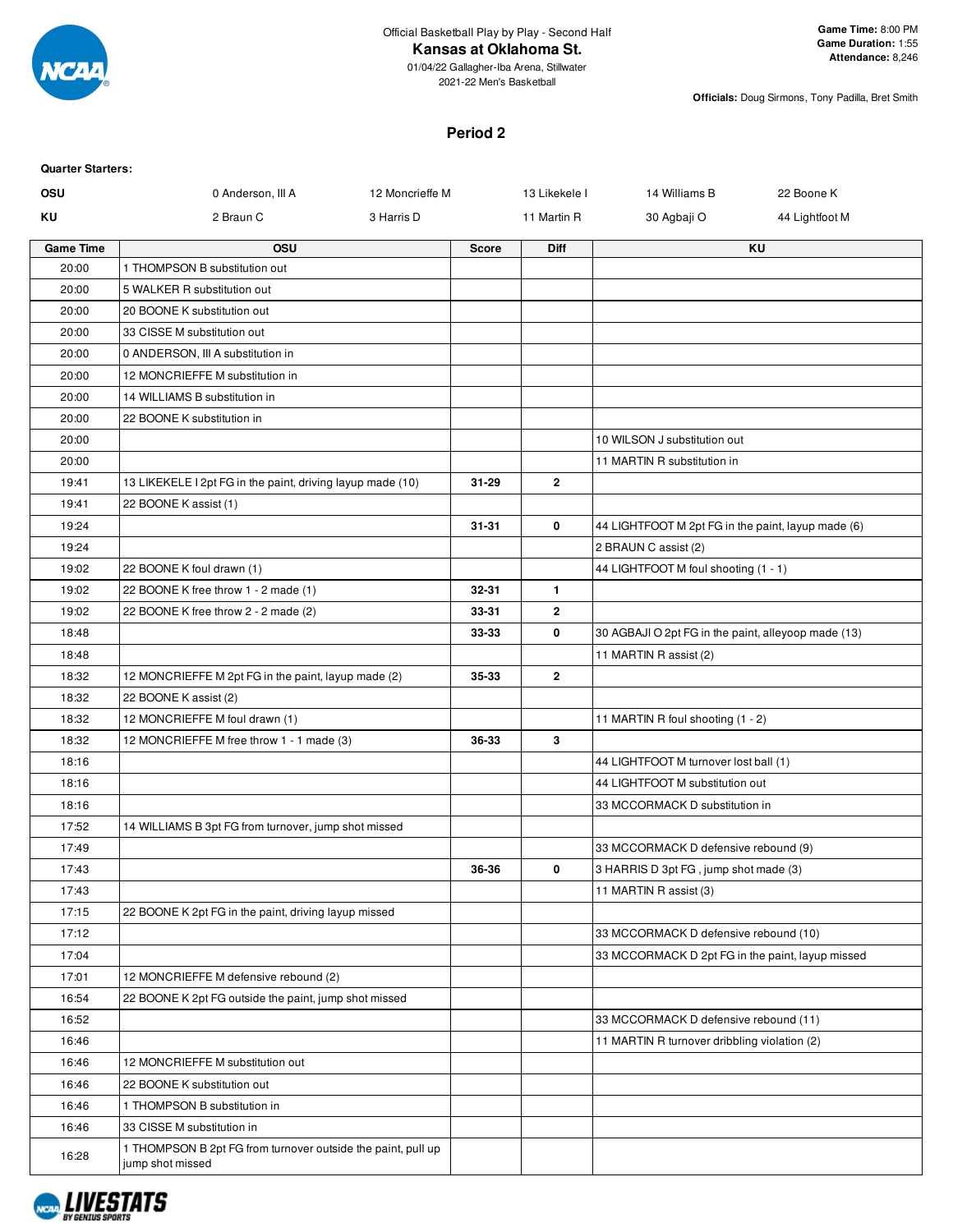

16:27

16:27 16:27

16:27  $16:27$ 

15:38

13:45

13:26 13:26

 $13:11$  $13:11$ 

 $12:15$  $12:15$  $12:15$  $12:15$ 

Official Basketball Play by Play - Second Half

**Kansas at Oklahoma St.**

**Game Time OSU Score Diff KU**

**Officials:** Doug Sirmons, Tony Padilla, Bret Smith

01/04/22 Gallagher-Iba Arena, Stillwater 2021-22 Men's Basketball

| 16:27 | 33 CISSE M offensive rebound (7)                                     |       |               |                                                                                      |
|-------|----------------------------------------------------------------------|-------|---------------|--------------------------------------------------------------------------------------|
| 16:27 | 33 CISSE M foul drawn (1)                                            |       |               | 33 MCCORMACK D foul shooting (1 - 3)                                                 |
| 16:27 | 33 CISSE M free throw 1 - 2 missed                                   |       |               |                                                                                      |
| 16:27 | offensive dead ball rebound (1)                                      |       |               |                                                                                      |
| 16:27 | 33 CISSE M free throw 2 - 2 made (3)                                 | 37-36 | $\mathbf{1}$  |                                                                                      |
| 16:27 | 13 LIKEKELE I substitution out                                       |       |               |                                                                                      |
| 16:27 | 20 BOONE K substitution in                                           |       |               |                                                                                      |
| 16:27 | 0 ANDERSON, III A steal (2)                                          |       |               | 11 MARTIN R turnover bad pass (3)                                                    |
| 16:27 | 0 ANDERSON, III A turnover lost ball (1)                             |       |               | 11 MARTIN R steal (1)                                                                |
| 16:27 |                                                                      | 37-38 | -1            | 11 MARTIN R 2pt FG fast break from turnover outside the paint,<br>jump shot made (2) |
| 15:38 | 14 WILLIAMS B 3pt FG, jump shot made (5)                             | 40-38 | $\mathbf{2}$  |                                                                                      |
| 15:38 | 1 THOMPSON B assist (1)                                              |       |               |                                                                                      |
| 15:28 | 14 WILLIAMS B steal (1)                                              |       |               | 2 BRAUN C turnover bad pass (1)                                                      |
| 15:25 | 14 WILLIAMS B foul drawn (2)                                         |       |               | 30 AGBAJI O foul personal (2 - 4)                                                    |
| 15:25 |                                                                      |       | Timeout media |                                                                                      |
| 15:25 |                                                                      |       |               | 11 MARTIN R substitution out                                                         |
| 15:25 |                                                                      |       |               | 10 WILSON J substitution in                                                          |
| 15:16 | 33 CISSE M 2pt FG from turnover in the paint, hook shot missed       |       |               |                                                                                      |
| 15:14 |                                                                      |       |               | 30 AGBAJI O defensive rebound (2)                                                    |
| 15:05 |                                                                      |       |               | 2 BRAUN C turnover out of bounds (2)                                                 |
| 14:52 | 20 BOONE K 3pt FG from turnover, pull up jump shot missed            |       |               |                                                                                      |
| 14:49 |                                                                      |       |               | 33 MCCORMACK D defensive rebound (12)                                                |
| 14:31 |                                                                      | 40-40 | 0             | 3 HARRIS D 2pt FG in the paint, driving layup made (5)                               |
| 14:23 | 0 ANDERSON, III A turnover bad pass (2)                              |       |               | 3 HARRIS D steal (1)                                                                 |
| 14:17 |                                                                      | 40-43 | -3            | 30 AGBAJI O 3pt FG fast break from turnover, jump shot made<br>(16)                  |
| 14:17 |                                                                      |       |               | 2 BRAUN C assist (3)                                                                 |
| 13:45 | 1 THOMPSON B 2pt FG in the paint, turnaround jump shot<br>made $(8)$ | 42-43 | -1            |                                                                                      |
| 13:29 |                                                                      | 42-46 | -4            | 2 BRAUN C 3pt FG, jump shot made (9)                                                 |
| 13:29 |                                                                      |       |               | 3 HARRIS D assist (4)                                                                |
| 13:26 | 0 ANDERSON, III A substitution out                                   |       |               |                                                                                      |
| 13:26 | 13 LIKEKELE I substitution in                                        |       |               |                                                                                      |
| 13:11 | 33 CISSE M foul drawn (2)                                            |       |               | 30 AGBAJI O foul shooting (3 - 5)                                                    |
| 13:11 | 33 CISSE M free throw 1 - 2 missed                                   |       |               |                                                                                      |
| 13:11 | offensive dead ball rebound (2)                                      |       |               |                                                                                      |
| 13:11 |                                                                      |       |               | 30 AGBAJI O substitution out                                                         |
| 13:11 |                                                                      |       |               | 55 COLEMAN-LANDS J substitution in                                                   |
| 13:11 | 33 CISSE M free throw 2 - 2 made (4)                                 | 43-46 | -3            |                                                                                      |
| 12:50 |                                                                      | 43-48 | -5            | 33 MCCORMACK D 2pt FG in the paint, turnaround jump shot<br>made $(8)$               |
| 12:36 | 33 CISSE M 2pt FG in the paint, turnaround jump shot missed          |       |               |                                                                                      |
| 12:33 |                                                                      |       |               | 2 BRAUN C defensive rebound (4)                                                      |
| 12:15 | 20 BOONE K foul shooting (2 - 1)                                     |       |               | 2 BRAUN C foul drawn (2)                                                             |
| 12:15 |                                                                      | 43-49 | -6            | 2 BRAUN C free throw 1 - 2 made (10)                                                 |
| 12:15 | 33 CISSE M substitution out                                          |       |               |                                                                                      |
| 12:15 | 22 BOONE K substitution in                                           |       |               |                                                                                      |
| 12:15 | 20 BOONE K substitution out                                          |       |               |                                                                                      |
| 12:15 | 24 NEWTON W substitution in                                          |       |               |                                                                                      |

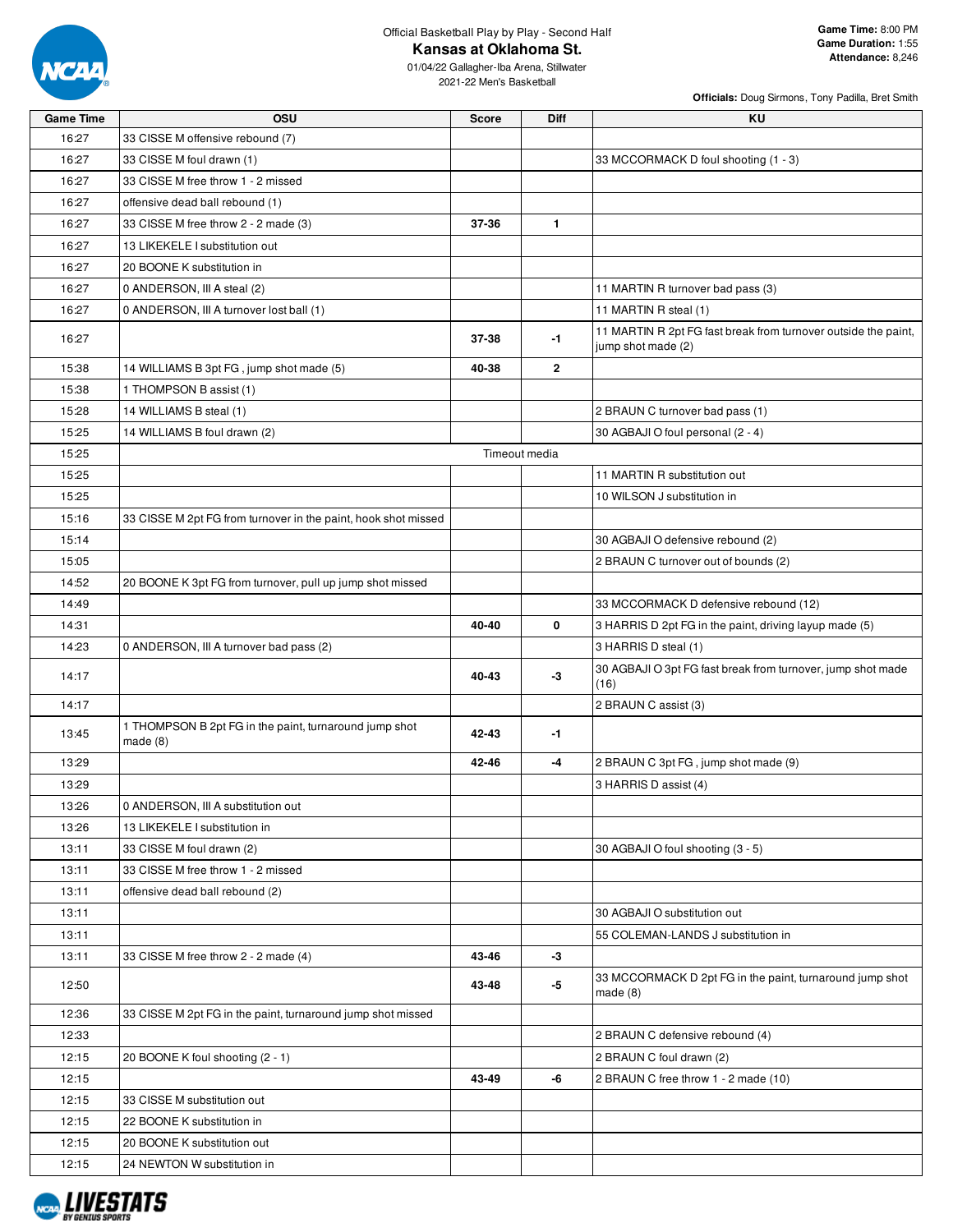

**Kansas at Oklahoma St.**

01/04/22 Gallagher-Iba Arena, Stillwater 2021-22 Men's Basketball

| <b>Game Time</b> | OSU                                                                                 | <b>Score</b> | Diff          | KU                                                                       |
|------------------|-------------------------------------------------------------------------------------|--------------|---------------|--------------------------------------------------------------------------|
| 12:15            |                                                                                     | 43-50        | $-7$          | 2 BRAUN C free throw 2 - 2 made (11)                                     |
| 12:07            | 14 WILLIAMS B foul drawn (3)                                                        |              |               | 33 MCCORMACK D foul personal (2 - 6)                                     |
| 11:56            | 1 THOMPSON B 2pt FG outside the paint, pull up jump shot<br>missed                  |              |               |                                                                          |
| 11:53            | 13 LIKEKELE I offensive rebound (10)                                                |              |               |                                                                          |
| 11:52            | 13 LIKEKELE I 2pt FG second chance in the paint, layup missed                       |              |               |                                                                          |
| 11:52            |                                                                                     |              |               | 10 WILSON J defensive rebound (10)                                       |
| 11:32            |                                                                                     | 43-53        | $-10$         | 55 COLEMAN-LANDS J 3pt FG, pull up jump shot made (3)                    |
| 11:21            | Timeout 30 Sec                                                                      |              |               |                                                                          |
| 11:10            | 13 LIKEKELE I 2pt FG in the paint, driving layup made (12)                          | 45-53        | -8            |                                                                          |
| 11:10            | 13 LIKEKELE I foul drawn (1)                                                        |              |               | 55 COLEMAN-LANDS J foul shooting (1 - 7)                                 |
| 11:10            |                                                                                     |              | Timeout media |                                                                          |
| 11:10            | 13 LIKEKELE I free throw 1 - 1 missed                                               |              |               |                                                                          |
| 11:09            |                                                                                     |              |               | 33 MCCORMACK D defensive rebound (13)                                    |
| 10:52            |                                                                                     | 45-56        | $-11$         | 55 COLEMAN-LANDS J 3pt FG, jump shot made (6)                            |
| 10:52            |                                                                                     |              |               | 2 BRAUN C assist (4)                                                     |
| 10:35            | 14 WILLIAMS B 2pt FG in the paint, pull up jump shot missed                         |              |               |                                                                          |
| 10:32            |                                                                                     |              |               | 55 COLEMAN-LANDS J defensive rebound (1)                                 |
| 10:16            | 24 NEWTON W steal (1)                                                               |              |               | 55 COLEMAN-LANDS J turnover bad pass (1)                                 |
| 10:11            | 24 NEWTON W 2pt FG fast break from turnover in the paint,<br>driving layup made (2) | 47-56        | -9            |                                                                          |
| 09:39            |                                                                                     |              |               | 55 COLEMAN-LANDS J 2pt FG outside the paint, pull up jump<br>shot missed |
| 09:35            |                                                                                     |              |               | 33 MCCORMACK D offensive rebound (14)                                    |
| 09:35            |                                                                                     | 47-58        | $-11$         | 33 MCCORMACK D 2pt FG second chance in the paint, layup<br>made $(10)$   |
| 09:35            | 22 BOONE K foul shooting (1 - 2)                                                    |              |               | 33 MCCORMACK D foul drawn (2)                                            |
| 09:35            | 22 BOONE K substitution out                                                         |              |               |                                                                          |
| 09:35            | 33 CISSE M substitution in                                                          |              |               |                                                                          |
| 09:35            |                                                                                     | 47-59        | $-12$         | 33 MCCORMACK D free throw 1 - 1 made (11)                                |
| 09:35            | 1 THOMPSON B substitution out                                                       |              |               |                                                                          |
| 09:35            | 14 WILLIAMS B substitution out                                                      |              |               |                                                                          |
| 09:35            | 5 WALKER R substitution in                                                          |              |               |                                                                          |
| 09:35            | 20 BOONE K substitution in                                                          |              |               |                                                                          |
| 09:05            | 33 CISSE M 2pt FG in the paint, dunk, made (6)                                      | 49-59        | $-10$         |                                                                          |
| 09:05            | 20 BOONE K assist (1)                                                               |              |               |                                                                          |
| 08:58            |                                                                                     |              |               | 2 BRAUN C 2pt FG in the paint, driving layup missed                      |
| 08:55            | 13 LIKEKELE I defensive rebound (11)                                                |              |               |                                                                          |
| 08:54            | 13 LIKEKELE I foul drawn (2)                                                        |              |               | 10 WILSON J foul shooting (2 - 8)                                        |
| 08:54            | 13 LIKEKELE I free throw fast break 1 - 2 made (13)                                 | 50-59        | -9            |                                                                          |
| 08:54            |                                                                                     |              |               | 2 BRAUN C substitution out                                               |
| 08:54            |                                                                                     |              |               | 30 AGBAJI O substitution in                                              |
| 08:54            | 13 LIKEKELE I free throw fast break 2 - 2 made (14)                                 | 51-59        | -8            |                                                                          |
| 08:33            | 33 CISSE M foul shooting (2 - 3)                                                    |              |               | 33 MCCORMACK D foul drawn (3)                                            |
| 08:33            |                                                                                     | 51-60        | -9            | 33 MCCORMACK D free throw 1 - 2 made (12)                                |
| 08:33            |                                                                                     | $51 - 61$    | -10           | 33 MCCORMACK D free throw 2 - 2 made (13)                                |
| 08:19            | 24 NEWTON W 3pt FG, jump shot missed                                                |              |               |                                                                          |
| 08:15            | 20 BOONE K offensive rebound (2)                                                    |              |               |                                                                          |
| 08:15            | 20 BOONE K 2pt FG second chance in the paint, layup made (8)                        | 53-61        | -8            |                                                                          |
| 08:03            | 5 WALKER R steal (2)                                                                |              |               | 10 WILSON J turnover lost ball (2)                                       |

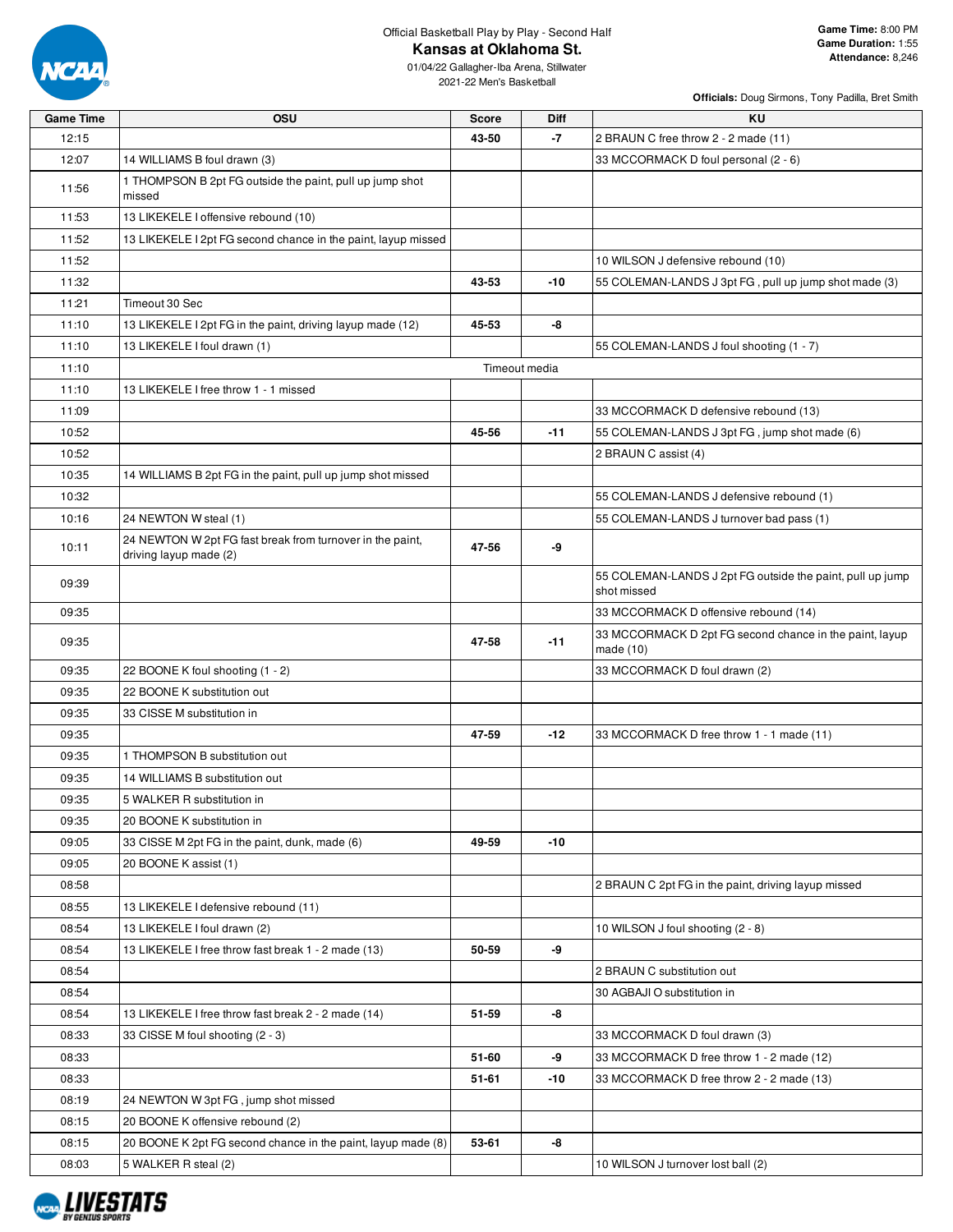

**Kansas at Oklahoma St.**

01/04/22 Gallagher-Iba Arena, Stillwater 2021-22 Men's Basketball

| <b>Officials:</b> Doug Sirmons, Tony Padilla, Bret Smith |  |  |  |
|----------------------------------------------------------|--|--|--|
|                                                          |  |  |  |

| <b>Game Time</b> | OSU                                                                      | <b>Score</b> | <b>Diff</b>   | KU                                                                                       |
|------------------|--------------------------------------------------------------------------|--------------|---------------|------------------------------------------------------------------------------------------|
| 08:03            | 5 WALKER R turnover out of bounds (1)                                    |              |               |                                                                                          |
| 08:03            |                                                                          |              |               | 3 HARRIS D substitution out                                                              |
| 08:03            |                                                                          |              |               | 11 MARTIN R substitution in                                                              |
| 07:47            |                                                                          | 53-63        | $-10$         | 33 MCCORMACK D 2pt FG from turnover outside the paint,<br>turnaround jump shot made (15) |
| 07:47            |                                                                          |              |               | 10 WILSON J assist (1)                                                                   |
| 07:28            | 24 NEWTON W 2pt FG in the paint, driving layup made (4)                  | 55-63        | -8            |                                                                                          |
| 07:28            | 13 LIKEKELE I assist (3)                                                 |              |               |                                                                                          |
| 07:12            |                                                                          |              |               | 30 AGBAJI O 3pt FG, pull up jump shot missed                                             |
| 07:09            | 13 LIKEKELE I defensive rebound (12)                                     |              |               |                                                                                          |
| 06:48            | 13 LIKEKELE I 2pt FG in the paint, pull up jump shot missed              |              |               |                                                                                          |
| 06:47            | offensive rebound (33)                                                   |              |               |                                                                                          |
| 06:47            |                                                                          |              | Timeout media |                                                                                          |
| 06:47            |                                                                          |              |               | 55 COLEMAN-LANDS J substitution out                                                      |
| 06:47            |                                                                          |              |               | 2 BRAUN C substitution in                                                                |
| 06:40            | 20 BOONE K 3pt FG second chance, jump shot missed                        |              |               |                                                                                          |
| 06:37            |                                                                          |              |               | 11 MARTIN R defensive rebound (2)                                                        |
| 06:22            |                                                                          |              |               | 33 MCCORMACK D 2pt FG in the paint, hook shot missed                                     |
| 06:18            | 33 CISSE M defensive rebound (8)                                         |              |               |                                                                                          |
| 06:13            | 13 LIKEKELE I 2pt FG in the paint, driving layup made (16)               | 57-63        | -6            |                                                                                          |
| 05:52            |                                                                          |              |               | 11 MARTIN R 3pt FG, jump shot missed                                                     |
| 05:48            |                                                                          |              |               | 33 MCCORMACK D offensive rebound (15)                                                    |
| 05:40            |                                                                          | 57-65        | -8            | 2 BRAUN C 2pt FG second chance in the paint, driving layup<br>made $(13)$                |
| 05:32            | 13 LIKEKELE I foul drawn (3)                                             |              |               | 30 AGBAJI O foul personal (4 - 9)                                                        |
| 05:32            |                                                                          |              |               | 30 AGBAJI O substitution out                                                             |
| 05:32            |                                                                          |              |               | 33 MCCORMACK D substitution out                                                          |
| 05:32            |                                                                          |              |               | 3 HARRIS D substitution in                                                               |
| 05:32            |                                                                          |              |               | 44 LIGHTFOOT M substitution in                                                           |
| 05:32            | 13 LIKEKELE I 1&1 free throw 1 missed                                    |              |               |                                                                                          |
| 05:31            |                                                                          |              |               | 10 WILSON J defensive rebound (11)                                                       |
| 05:01            |                                                                          | 57-67        | $-10$         | 2 BRAUN C 2pt FG outside the paint, pull up jump shot made<br>(15)                       |
| 04:47            | 24 NEWTON W 3pt FG, jump shot missed                                     |              |               |                                                                                          |
| 04:44            |                                                                          |              |               | 10 WILSON J defensive rebound (12)                                                       |
| 04:30            |                                                                          | 57-69        | $-12$         | 11 MARTIN R 2pt FG outside the paint, step back jump shot<br>made (4)                    |
| 03:59            | 13 LIKEKELE I 2pt FG in the paint, pull up jump shot missed              |              |               |                                                                                          |
| 03:55            |                                                                          |              |               | 44 LIGHTFOOT M defensive rebound (4)                                                     |
| 03:37            |                                                                          | 57-72        | $-15$         | 11 MARTIN R 3pt FG, jump shot made (7)                                                   |
| 03:37            |                                                                          |              |               | 2 BRAUN C assist (5)                                                                     |
| 03:35            | Timeout 30 Sec                                                           |              |               |                                                                                          |
| 03:35            | 20 BOONE K substitution out                                              |              |               |                                                                                          |
| 03:35            | 24 NEWTON W substitution out                                             |              |               |                                                                                          |
| 03:35            | 0 ANDERSON, III A substitution in                                        |              |               |                                                                                          |
| 03:35            | 14 WILLIAMS B substitution in                                            |              |               |                                                                                          |
| 03:35            | 5 WALKER R substitution out                                              |              |               |                                                                                          |
| 03:35            | 1 THOMPSON B substitution in                                             |              |               |                                                                                          |
| 03:20            | 14 WILLIAMS B 2pt FG outside the paint, floating jump shot<br>made $(7)$ | 59-72        | -13           |                                                                                          |
| 03:20            | 33 CISSE M foul drawn (3)                                                |              |               | 44 LIGHTFOOT M foul personal (2 - 10)                                                    |
|                  |                                                                          |              |               |                                                                                          |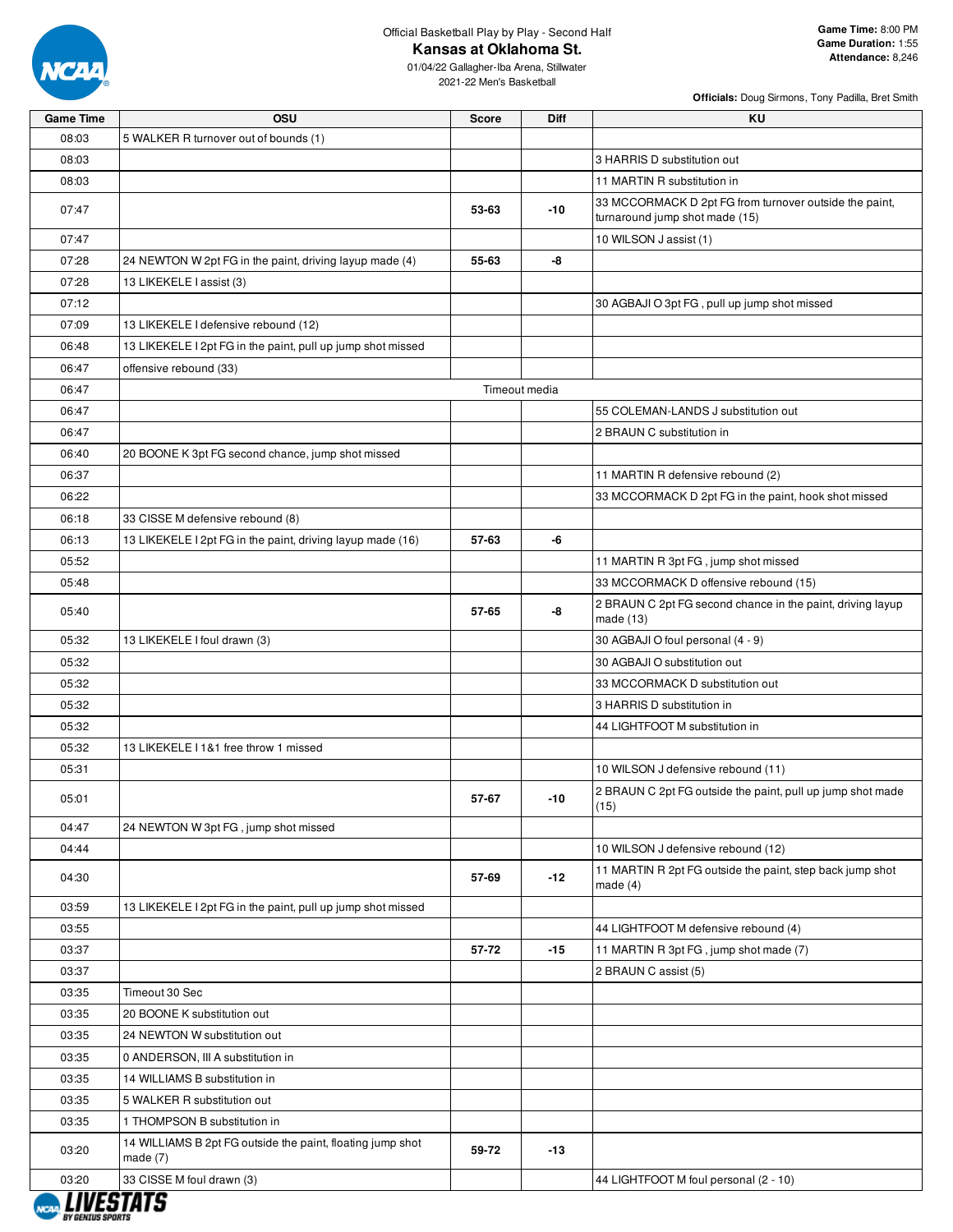

**Kansas at Oklahoma St.**

01/04/22 Gallagher-Iba Arena, Stillwater 2021-22 Men's Basketball

| <b>Game Time</b> | osu                                                                            | Score | <b>Diff</b> | ΚU                                                           |
|------------------|--------------------------------------------------------------------------------|-------|-------------|--------------------------------------------------------------|
| 03:20            | 33 CISSE M free throw 1 - 2 made (7)                                           | 60-72 | $-12$       |                                                              |
| 03:20            |                                                                                |       |             | 10 WILSON J substitution out                                 |
| 03:20            |                                                                                |       |             | 44 LIGHTFOOT M substitution out                              |
| 03:20            |                                                                                |       |             | 30 AGBAJI O substitution in                                  |
| 03:20            |                                                                                |       |             | 33 MCCORMACK D substitution in                               |
| 03:20            | 33 CISSE M free throw 2 - 2 made (8)                                           | 61-72 | $-11$       |                                                              |
| 03:19            | 14 WILLIAMS B steal (2)                                                        |       |             | 30 AGBAJI O turnover bad pass (2)                            |
| 03:14            | 0 ANDERSON, III A 2pt FG from turnover in the paint, driving<br>layup made (5) | 63-72 | -9          |                                                              |
| 03:03            | 13 LIKEKELE I steal (3)                                                        |       |             | 2 BRAUN C turnover lost ball (3)                             |
| 02:47            | 0 ANDERSON, III A 3pt FG from turnover, jump shot missed                       |       |             |                                                              |
| 02:44            |                                                                                |       |             | 2 BRAUN C defensive rebound (5)                              |
| 02:34            |                                                                                | 63-74 | $-11$       | 33 MCCORMACK D 2pt FG in the paint, alleyoop made (17)       |
| 02:34            |                                                                                |       |             | 2 BRAUN C assist (6)                                         |
| 02:21            | 1 THOMPSON B turnover lost ball (1)                                            |       |             | 3 HARRIS D steal (2)                                         |
| 02:13            |                                                                                |       |             | Timeout 30 Sec                                               |
| 02:13            | 1 THOMPSON B substitution out                                                  |       |             |                                                              |
| 02:13            | 5 WALKER R substitution in                                                     |       |             |                                                              |
| 02:10            | 14 WILLIAMS B steal (3)                                                        |       |             | 33 MCCORMACK D turnover bad pass (2)                         |
| 02:10            |                                                                                |       |             | 33 MCCORMACK D substitution out                              |
| 02:10            |                                                                                |       |             | 10 WILSON J substitution in                                  |
| 02:00            | 14 WILLIAMS B turnover lost ball (5)                                           |       |             | 2 BRAUN C steal (1)                                          |
| 01:48            | 0 ANDERSON, III A foul personal (1 - 4)                                        |       |             | 2 BRAUN C foul drawn (3)                                     |
| 01:32            |                                                                                |       |             | 11 MARTIN R 3pt FG from turnover, step back jump shot missed |
| 01:31            |                                                                                |       |             | 10 WILSON J offensive rebound (13)                           |
| 01:31            | 0 ANDERSON, III A foul personal (2 - 5)                                        |       |             | 10 WILSON J foul drawn (1)                                   |
| 01:17            |                                                                                |       |             | 11 MARTIN R turnover bad pass (4)                            |
| 01:17            | 33 CISSE M substitution out                                                    |       |             |                                                              |
| 01:17            | 1 THOMPSON B substitution in                                                   |       |             |                                                              |
| 01:17            |                                                                                |       |             | 11 MARTIN R substitution out                                 |
| 01:17            |                                                                                |       |             | 55 COLEMAN-LANDS J substitution in                           |
| 01:02            | 1 THOMPSON B 2pt FG from turnover in the paint, layup missed                   |       |             |                                                              |
| 00:58            |                                                                                |       |             | 2 BRAUN C defensive rebound (6)                              |
| 00:51            | 14 WILLIAMS B steal (4)                                                        |       |             | 3 HARRIS D turnover lost ball (2)                            |
| 00:48            | 14 WILLIAMS B turnover bad pass (6)                                            |       |             | 3 HARRIS D steal (3)                                         |
| 00:46            | 0 ANDERSON, III A foul personal (3 - 6)                                        |       |             | 3 HARRIS D foul drawn (2)                                    |
| 00:46            | 1 THOMPSON B substitution out                                                  |       |             |                                                              |
| 00:46            | 33 CISSE M substitution in                                                     |       |             |                                                              |
| 00:45            | 33 CISSE M foul personal (3 - 7)                                               |       |             | 10 WILSON J foul drawn (2)                                   |
| 00:45            | 33 CISSE M substitution out                                                    |       |             |                                                              |
| 00:45            | 1 THOMPSON B substitution in                                                   |       |             |                                                              |
| 00:45            |                                                                                |       |             | 10 WILSON J 1&1 free throw 1 missed                          |
| 00:44            | 1 THOMPSON B defensive rebound (2)                                             |       |             |                                                              |
| 00:39            | 0 ANDERSON, III A 2pt FG in the paint, driving layup missed                    |       |             |                                                              |
| 00:37            |                                                                                |       |             | 10 WILSON J defensive rebound (14)                           |
| 00:32            | 14 WILLIAMS B foul personal (2 - 8)                                            |       |             | 30 AGBAJI O foul drawn (2)                                   |
| 00:32            |                                                                                |       |             | 30 AGBAJI O 1&1 free throw 1 missed                          |
| 00:31            | defensive rebound (36)                                                         |       |             |                                                              |
| 00:23            | 14 WILLIAMS B 2pt FG in the paint, driving layup missed                        |       |             |                                                              |
|                  |                                                                                |       |             |                                                              |

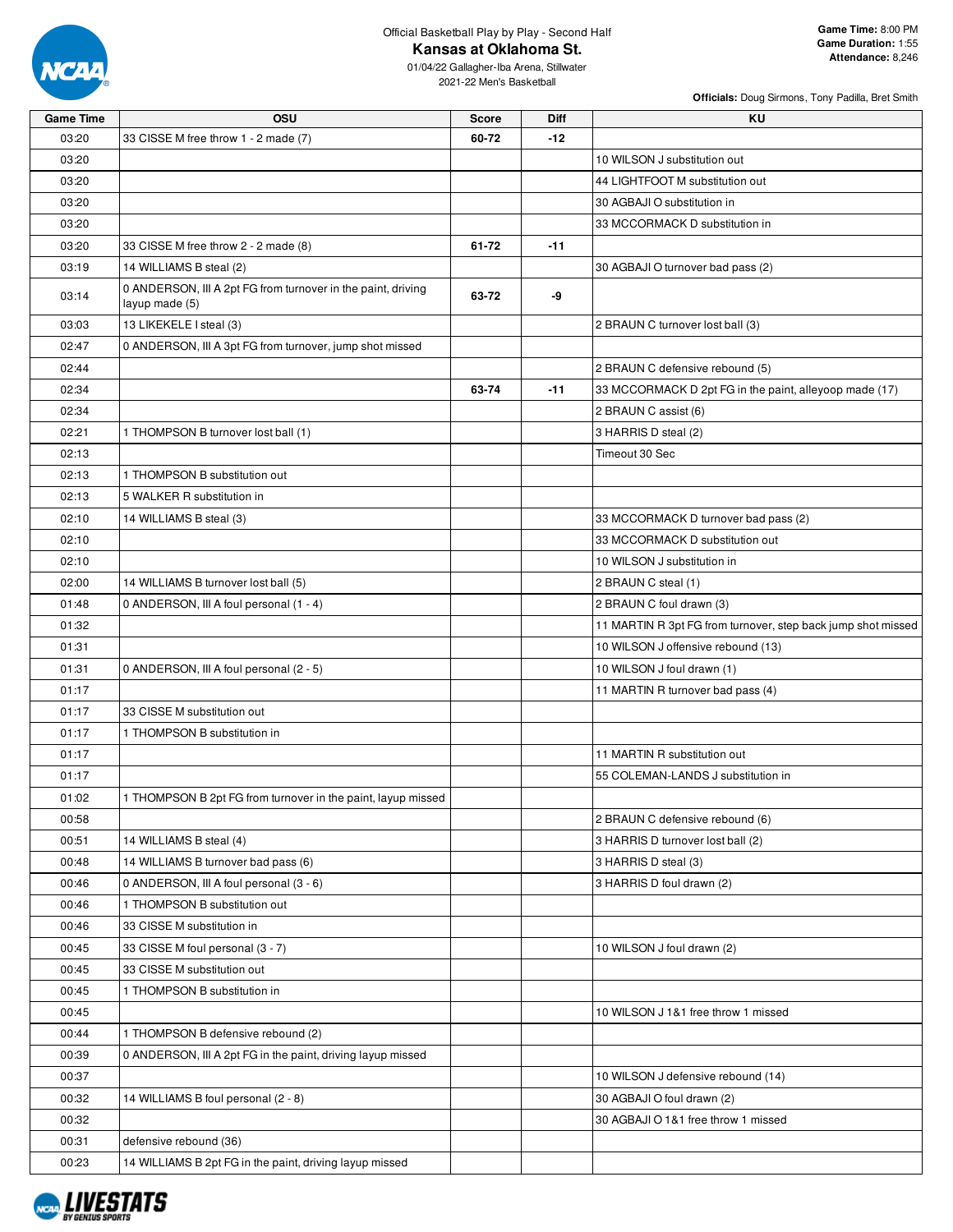**Kansas at Oklahoma St.**

01/04/22 Gallagher-Iba Arena, Stillwater 2021-22 Men's Basketball



| <b>Game Time</b>   | <b>OSU</b>          | <b>Score</b> | <b>Diff</b> | KU                                 |  |  |  |  |
|--------------------|---------------------|--------------|-------------|------------------------------------|--|--|--|--|
| 00:20              |                     |              |             | 10 WILSON J defensive rebound (15) |  |  |  |  |
| <b>END OF GAME</b> |                     |              |             |                                    |  |  |  |  |
|                    | <b>OSU 63-74 KU</b> |              |             |                                    |  |  |  |  |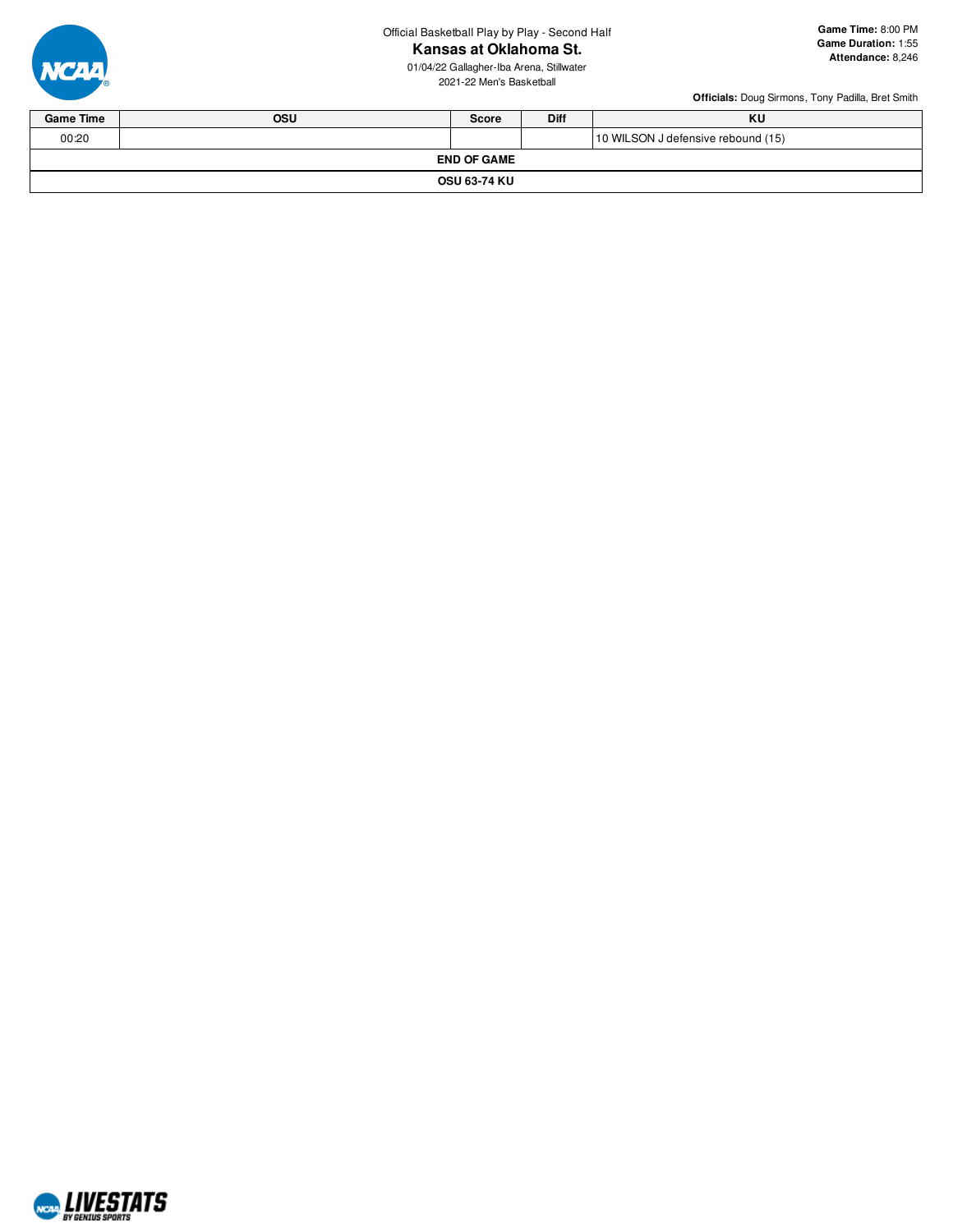

## Official Basketball Box Score - Second Half

**Kansas at Oklahoma St.**

01/04/22 Gallagher-Iba Arena, Stillwater 2021-22 Men's Basketball

**Officials:** Doug Sirmons, Tony Padilla, Bret Smith

|               |                     |   |       | FG        | 3P      | FT      |           | <b>Rebounds</b> |            | <b>Fouls</b>   |               | ΤP |                | AS TO ST |          | <b>Blocks</b> |           | $+/-$ |
|---------------|---------------------|---|-------|-----------|---------|---------|-----------|-----------------|------------|----------------|---------------|----|----------------|----------|----------|---------------|-----------|-------|
|               | NO. Name            |   | Min   | M-A       | M-A     | M-A     | <b>OR</b> | <b>DR</b>       | <b>TOT</b> | PF             | <b>FD</b>     |    |                |          |          | <b>BS</b>     | <b>BA</b> |       |
| 44            | Mitch Lightfoot     | F | 03:56 | 1-1       | $0-0$   | $0 - 0$ | 0         |                 |            | $\overline{2}$ | 0             | 2  | 0              |          | 0        | 0             | 0         |       |
| 2             | Christian Braun     | G | 17:53 | $3-4$     | $1 - 1$ | $2 - 2$ | $\Omega$  | 3               | 3          | $\Omega$       | $\mathcal{P}$ | 9  | 5              | 3        |          | 0             | 0         | 12    |
| 3             | Dajuan Harris       | G | 17:29 | $2-2$     | 1-1     | $0 - 0$ | $\Omega$  | 0               | $\Omega$   | $\Omega$       |               | 5  |                |          | 3        | 0             | 0         | 11    |
| 11            | Remy Martin         | G | 11:21 | $3-5$     | $1-3$   | $0 - 0$ | $\Omega$  |                 |            |                | $\Omega$      | 7  | $\overline{c}$ | 3        |          | 0             | 0         |       |
| 30            | Ochai Agbaji        | G | 13:31 | $2 - 3$   | $1-2$   | $0 - 1$ | $\Omega$  |                 |            | 3              |               | 5  | 0              |          | 0        | $\Omega$      | 0         | 2     |
| 33            | David McCormack     |   | 13:54 | $4-6$     | $0-0$   | $3 - 3$ | 2         | 5               | 7          | 2              | 2             | 11 | 0              |          | $\Omega$ | $\mathbf 0$   | $\Omega$  | 10    |
| 10            | Jalen Wilson        |   | 14:15 | $0 - 0$   | $0-0$   | $0 - 1$ |           | 5               | 6          |                | 2             | 0  |                |          | 0        | $\Omega$      | 0         | 14    |
| 55            | Jalen Coleman-Lands |   | 07:41 | $2 - 3$   | $2 - 2$ | $0 - 0$ | $\Omega$  |                 |            |                | $\Omega$      | 6  | 0              |          | 0        | $\Omega$      | 0         | 4     |
| Team          |                     |   |       |           |         |         | 0         | 0               | 0          |                |               | 0  |                | 0        |          |               |           |       |
| <b>Totals</b> |                     |   |       | $17 - 24$ | $6-9$   | $5 - 7$ | 3         | 17              | 20         | 10             | 8             | 45 | 9              | 12       | 5        | $\mathbf 0$   | 0         | 11    |

|                     | <b>Shooting By Period</b> |       |  |  |  |  |  |  |  |  |  |  |
|---------------------|---------------------------|-------|--|--|--|--|--|--|--|--|--|--|
| <sub>2</sub> nd FG% | 17-24                     | 70.8% |  |  |  |  |  |  |  |  |  |  |
| 3PT%                | 6-9                       | 66.7% |  |  |  |  |  |  |  |  |  |  |
| FT%                 | $5 - 7$                   | 71.4% |  |  |  |  |  |  |  |  |  |  |
| <b>GM FG%</b>       | 17-24                     | 70.8% |  |  |  |  |  |  |  |  |  |  |
| 3PT%                | $6-9$                     | 66.7% |  |  |  |  |  |  |  |  |  |  |
| FT%                 | $5 - 7$                   | 71.4% |  |  |  |  |  |  |  |  |  |  |

Dead Ball Rebounds: 0, 0

| Oklahoma St. - 34 |  |
|-------------------|--|
|                   |  |

**Technical Fouls:**:NONE

|               |                                      |       | FG        | 3P      | FT       |          |           | <b>Rebounds</b> |                | <b>Fouls</b>   | <b>TP</b> |          | AS TO ST |          |           | <b>Blocks</b> | $+/-$ |
|---------------|--------------------------------------|-------|-----------|---------|----------|----------|-----------|-----------------|----------------|----------------|-----------|----------|----------|----------|-----------|---------------|-------|
|               | NO. Name                             | Min   | M-A       | M-A     | M-A      | OR.      | <b>DR</b> | <b>TOT</b>      | <b>PF</b>      | <b>FD</b>      |           |          |          |          | <b>BS</b> | <b>BA</b>     |       |
| 12            | Matthew-Alexander<br>F<br>Moncrieffe | 03:14 | $1 - 1$   | $0-0$   | $1 - 1$  | $\Omega$ |           | 1               | $\Omega$       |                | 3         | $\Omega$ | $\Omega$ | $\Omega$ | $\Omega$  | 0             |       |
| 22            | Kalib Boone<br>F.                    | 05:54 | $0 - 2$   | $0-0$   | $2 - 2$  | $\Omega$ | $\Omega$  | $\mathbf 0$     |                |                | 2         | 2        | 0        | $\Omega$ | 0         | $\mathbf 0$   | -5    |
| 0             | Avery Anderson, III<br>G             | 10:09 | 1-3       | $0 - 1$ | $0 - 0$  | $\Omega$ | 0         | 0               | 3              | $\Omega$       | 2         | 0        | 2        |          | 0         | 0             |       |
| 13            | <b>Isaac Likekele</b><br>GI          | 16:59 | $3-6$     | $0-0$   | $2 - 4$  |          | 2         | 3               | $\Omega$       | 3              | 8         |          |          |          | $\Omega$  | $\mathbf 0$   | -6    |
| 14            | <b>Bryce Williams</b><br>G           | 14:00 | $2 - 5$   | 1-2     | $0 - 0$  | 0        | 0         | 0               |                | $\overline{2}$ | 5         | 0        | 2        | 4        | 0         | 0             | -8    |
|               | <b>Bryce Thompson</b>                | 09:49 | $1 - 4$   | $0 - 0$ | $0 - 0$  | $\Omega$ |           | 1               | 0              | $\Omega$       | 2         |          |          |          | 0         | $\Omega$      | -8    |
| 33            | Moussa Cisse                         | 12:50 | 1-3       | $0 - 0$ | $4-6$    |          |           | 2               | $\overline{c}$ | 3              | 6         | 0        | 0        | $\Omega$ | O         | 0             | -6    |
| 20            | Keylan Boone                         | 10:12 | $1-3$     | $0 - 2$ | $0 - 0$  |          | 0         |                 |                | $\Omega$       | 2         |          |          | $\Omega$ | $\Omega$  | $\mathbf{0}$  | $-10$ |
| 24            | <b>Woody Newton</b>                  | 08:40 | $2 - 4$   | $0 - 2$ | $0 - 0$  | 0        | 0         | 0               | $\Omega$       | $\Omega$       | 4         | 0        |          |          | O         | $\Omega$      | -9    |
| 5             | <b>Rondel Walker</b>                 | 08:13 | $0 - 0$   | $0-0$   | $0 - 0$  | $\Omega$ | 0         | $\Omega$        | $\Omega$       | $\Omega$       | 0         | $\Omega$ |          |          | $\Omega$  | $\mathbf 0$   | -3    |
| Team          |                                      |       |           |         |          |          |           | 2               |                |                | $\Omega$  |          | 0        |          |           |               |       |
| <b>Totals</b> |                                      |       | $12 - 31$ | $1 - 7$ | $9 - 13$ | 4        | 6         | 10              | 8              | 10             | 34        | 5        | 6        | 8        | $\Omega$  | $\Omega$      | $-11$ |

|                     | <b>Shooting By Period</b> |       |
|---------------------|---------------------------|-------|
| 2 <sup>nd</sup> FG% | 12-31                     | 38.7% |
| 3PT%                | $1 - 7$                   | 14.3% |
| FT%                 | $9 - 13$                  | 69.2% |
| GM FG%              | $12 - 31$                 | 38.7% |
| 3PT%                | $1 - 7$                   | 14.3% |
| FT%                 | $9 - 13$                  | 69.2% |

Dead Ball Rebounds: 2, 0

|                         | ΚU                                      | OSU                                     |
|-------------------------|-----------------------------------------|-----------------------------------------|
| <b>Biggest lead</b>     |                                         | 15 ( $2^{nd}$ 3:37) 3 ( $2^{nd}$ 18:32) |
| <b>Best Scoring Run</b> | $9(2^{nd}3:37)$ 6(2 <sup>nd</sup> 3:14) |                                         |
| <b>Lead Changes</b>     |                                         |                                         |
| <b>Times Tied</b>       |                                         |                                         |
| Time with Lead          | 15:06                                   | በ2·27                                   |

| <b>Points from</b>    | ΚU | <b>OSU</b> | <b>Period by Period Scoring</b> |     |     |                 |
|-----------------------|----|------------|---------------------------------|-----|-----|-----------------|
| <b>Turnovers</b>      |    |            |                                 | 1st | 2nd | ТОТ<br>74<br>63 |
| Paint                 | 14 | 20         |                                 |     |     |                 |
| <b>Second Chancel</b> | 5  | 3          | KU                              | 29  | 45  |                 |
| <b>Fast Breaks</b>    | 5  |            | OSU                             | 29  | 34  |                 |
| <b>Bench</b>          | 17 | 14         |                                 |     |     |                 |

**Technical Fouls:**:NONE

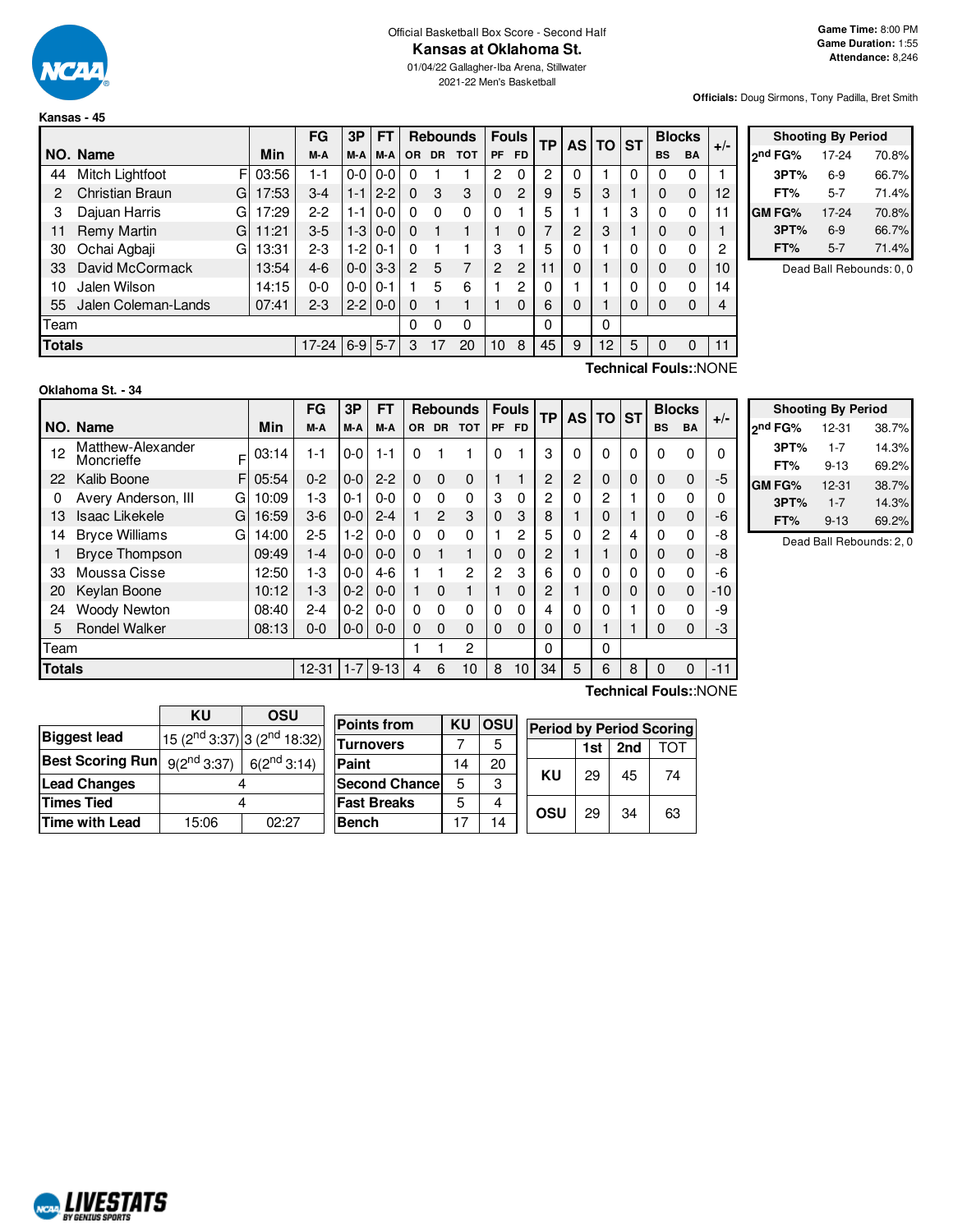

**Officials:** Doug Sirmons, Tony Padilla, Bret Smith

{ Players => 0, 1, 2, 4, 5, 12, 13, 14, 15, 20, 21, 22, 23, 24, 25, 33, 35; } FG Types => All; Results => All;

{ Players => 0, 1, 2, 3, 5, 10, 11, 12, 13, 15, 20, 21, 24, 30, 31, 33, 44, 55; } FG Types => All; Results => All;



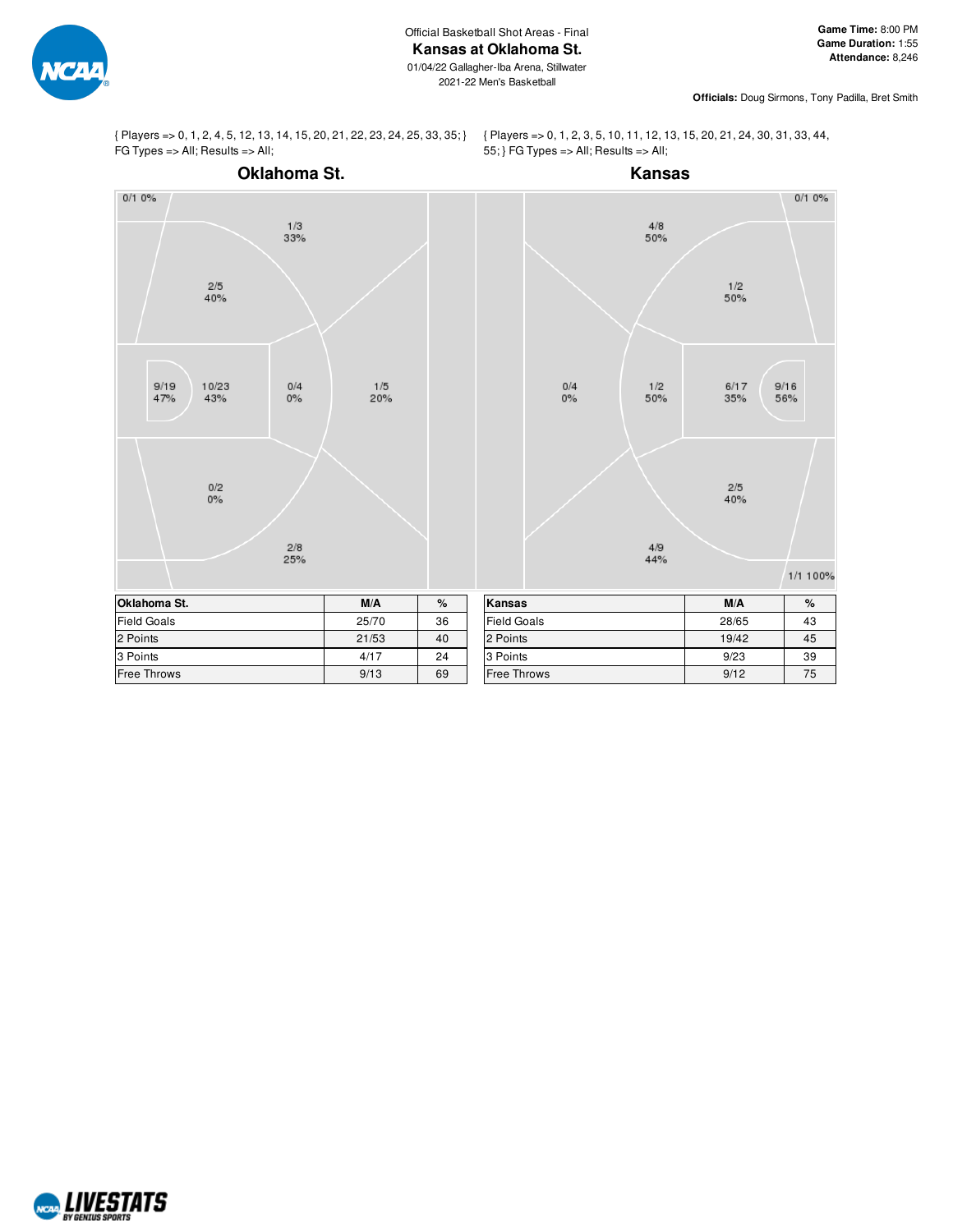2021-22 Men's Basketball

**Officials:** Doug Sirmons, Tony Padilla, Bret Smith

## **Kansas**

| <b>No</b>      | <b>Name</b>         |       | <b>Mins</b> | <b>Score</b> |           |    | <b>Points Diff</b> |       | Points per Min |                | <b>Assists</b> |    | <b>Rebounds</b> |    | <b>Steals</b>  |    | <b>Turnovers</b> |
|----------------|---------------------|-------|-------------|--------------|-----------|----|--------------------|-------|----------------|----------------|----------------|----|-----------------|----|----------------|----|------------------|
|                |                     | On    | Off         | On           | Off       | On | Off                | On    | Off            | On             | Off            | On | Off             | On | Off            | On | Off              |
| $\overline{2}$ | Christian Braun     | 35:20 | 04:40       | $70 - 53$    | $4 - 10$  | 17 | -6                 | .98   | 0.86           | 14             |                | 46 |                 |    | 0              | 15 | C                |
| 3              | Dajuan Harris       | 31:03 | 08:57       | $59 - 52$    | $15 - 11$ |    |                    | .90   | 1.68           | 13             | $\overline{2}$ | 35 | 15              | 5  | $\Omega$       | 16 |                  |
| 10             | Jalen Wilson        | 25:56 | 14:04       | $48 - 31$    | $26 - 32$ | 17 | -6                 | .85   | 1.85           |                | 8              | 42 |                 | 3  | $\overline{2}$ | o  |                  |
| 11             | Remy Martin         | 25:09 | 14:51       | $48 - 44$    | $26 - 19$ | 4  |                    | i .91 | 1.75           |                | $\overline{4}$ | 27 | 23              | 3  | $\overline{2}$ | 11 | 6                |
| 30             | Ochai Agbaji        | 30:36 | 09:24       | $45 - 50$    | $29 - 13$ | -5 | 16                 | .47   | 3.09           | 13             | 2              | 35 | 15              |    | $\Omega$       | 16 |                  |
| 33             | David McCormack     | 22:52 | 17:08       | $48 - 33$    | $26 - 30$ | 15 | -4                 | 2.10  | 1.52           | 8              | $\overline{ }$ | 34 | 16              | 3  | $\overline{2}$ | 12 |                  |
| 44             | Mitch Lightfoot     | 14:58 | 25:02       | $26 - 30$    | $48 - 33$ | -4 | 15                 | . 74  | 1.92           |                | 8              | 12 | 38              |    | 5              |    | 14               |
| 55             | Jalen Coleman-Lands | 14:06 | 25:54       | $26 - 22$    | $48 - 41$ | 4  |                    | .84   | 1.85           | $\overline{c}$ | 13             | 19 | 31              |    | 4              |    | 13               |

#### **Oklahoma St.**

| <b>No</b>   | <b>Name</b>                  |       | <b>Mins</b> |           | <b>Score</b> |       | <b>Points Diff</b> |      | Points per Min |                | <b>Assists</b> |    | <b>Rebounds</b> |                | <b>Steals</b>  |                | <b>Turnovers</b> |
|-------------|------------------------------|-------|-------------|-----------|--------------|-------|--------------------|------|----------------|----------------|----------------|----|-----------------|----------------|----------------|----------------|------------------|
|             |                              | On    | <b>Off</b>  | On        | Off          | On    | Off                | On   | <b>Off</b>     | On             | Off            | On | Off             | On             | Off            | On             | Off              |
| $\mathbf 0$ | Avery Anderson, III          | 20:27 | 19:33       | $37 - 39$ | $26 - 35$    | $-2$  | -9                 | .81  | .33            | 5              | 5              | 16 | 20              | 8              |                | 8              |                  |
|             | <b>Bryce Thompson</b>        | 22:40 | 17:20       | $34 - 45$ | $29 - 29$    | $-11$ | $\Omega$           | .50  | 1.67           | 5              | 5              | 19 | 17              | 9              | 3              |                |                  |
| 5           | <b>Rondel Walker</b>         | 18:31 | 21:29       | $24 - 15$ | $39 - 59$    | 9     | $-20$              | .30  | .82            | 6              | 4              | 23 | 13              | 6              | 6              | 3              | 8                |
| 12          | Matthew-Alexander Moncrieffe | 10:13 | 29:47       | $14 - 27$ | $49 - 47$    | $-13$ | $\overline{2}$     | .37  | 1.65           | $\overline{2}$ | 8              | 9  | 27              | $\mathbf{0}$   | 12             | 4              |                  |
| 13          | Isaac Likekele               | 36:01 | 03:59       | $58 - 62$ | $5 - 12$     | -4    | $-7$               | .61  | .26            | 9              |                | 35 |                 | 10             | $\overline{2}$ | 9              | 2                |
| 14          | <b>Bryce Williams</b>        | 26:28 | 13:32       | $41 - 59$ | $22 - 15$    | $-18$ |                    | .55  | 1.63           | 4              | 6              | 21 | 15              | 9              | 3              | 10             |                  |
| 20          | Keylan Boone                 | 18:16 | 21:44       | $30 - 26$ | $33 - 48$    | 4     | $-15$              | .64  | .52            |                | 3              | 17 | 19              | 5              | –              | 3              | 8                |
| 22          | Kalib Boone                  | 09:00 | 31:00       | $16 - 25$ | $47 - 49$    | -9    | -2                 | 1.78 | 1.52           | $\overline{2}$ | 8              | 6  | 30              |                |                | $\overline{c}$ | 9                |
| 23          | <b>Tyreek Smith</b>          | 03:53 | 36:07       | $2 - 11$  | $61 - 63$    | -9    | -2                 | 0.52 | . 69           | $\Omega$       | 10             | 4  | 32              | $\Omega$       | 12             | $\overline{2}$ | 9                |
| 24          | <b>Woody Newton</b>          | 08:40 | 31:20       | 14 - 23   | $49 - 51$    | $-9$  | -2                 | 1.62 | 1.56           | $\overline{2}$ | 8              | 6  | 30              | $\overline{2}$ | 10             |                | 10               |
| 33          | Moussa Cisse                 | 25:51 | 14:09       | $45 - 38$ | $18 - 36$    |       | $-18$              | 1.74 | .27            | 8              | 2              | 24 | 12              | 10             | $\overline{2}$ | 6              |                  |

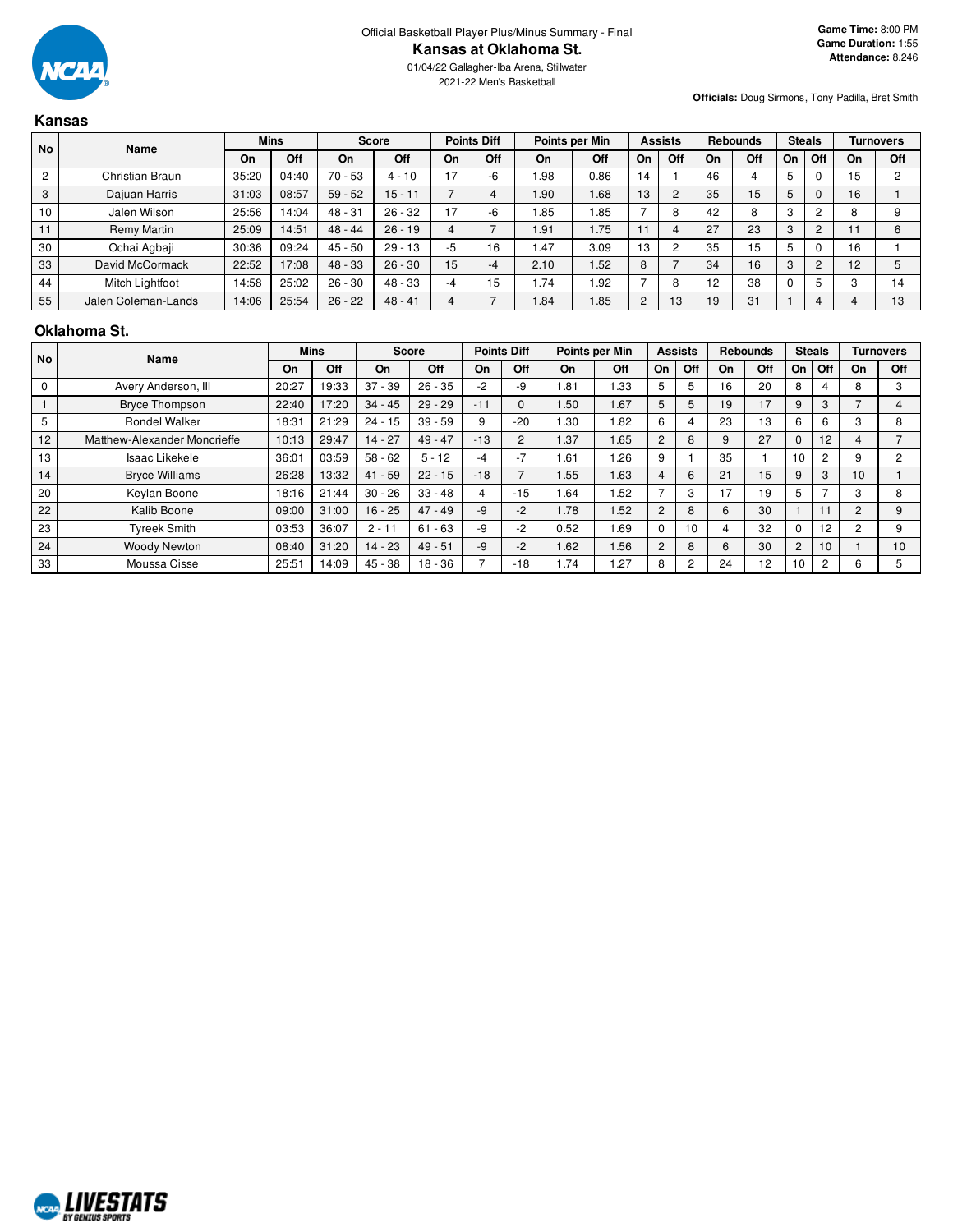

**Officials:** Doug Sirmons, Tony Padilla, Bret Smith

#### Players => 0, 1, 2, 3, 5, 10, 11, 12, 13, 15, 20, 21, 24, 30, 31, 33, 44, 55FG Types=>AllResults=>All

**Kansas**







| <b>Kansas</b>      | M/A   | $\%$ | Kansas                     | M/A       | $\%$ |
|--------------------|-------|------|----------------------------|-----------|------|
| <b>Field Goals</b> | 28/65 | 43   | <b>Points in the Paint</b> | 30(15/33) | 45   |
| 2 Points           | 19/42 | 45   | <b>Fast Break Points</b>   | 8(3/4)    | 75   |
| 3 Points           | 9/23  | 39   | Second Chance Points       | 10(6/16)  | 38   |
| Free Throws        | 9/12  | 75   | <b>Effective FG%</b>       | 50        |      |

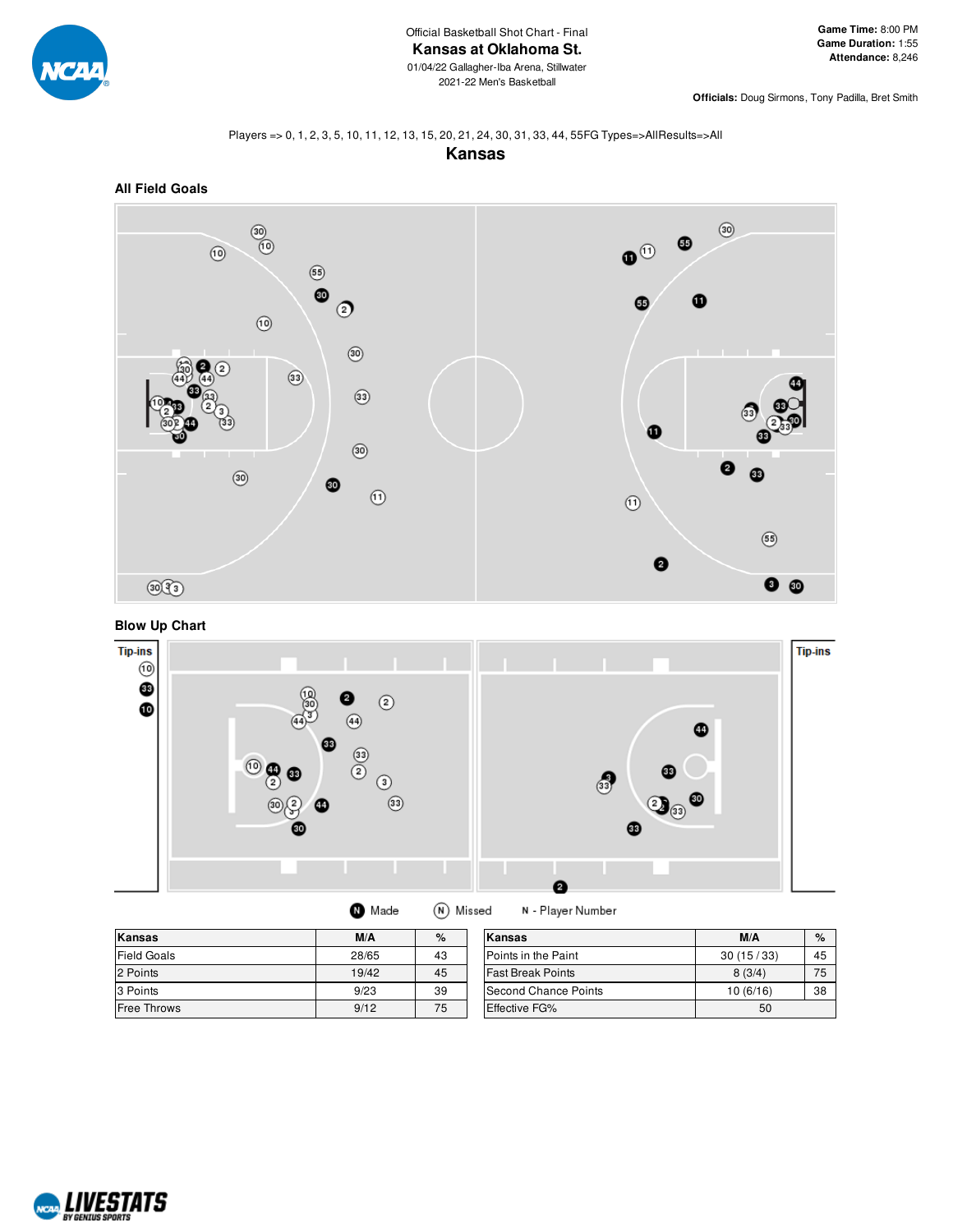

2021-22 Men's Basketball

**Officials:** Doug Sirmons, Tony Padilla, Bret Smith

#### Players => 0, 1, 2, 4, 5, 12, 13, 14, 15, 20, 21, 22, 23, 24, 25, 33, 35FG Types=>AllResults=>All











| Made | (N) Misse |
|------|-----------|
|      |           |

ed N - Player Number

| Oklahoma St.       | M/A   | %  | Oklahoma St.               | M/A       | $\%$ |
|--------------------|-------|----|----------------------------|-----------|------|
| <b>Field Goals</b> | 25/70 | 36 | <b>Points in the Paint</b> | 38(19/42) | 45   |
| 2 Points           | 21/53 | 40 | <b>Fast Break Points</b>   | 4(3/4)    | 75   |
| 3 Points           | 4/17  | 24 | Second Chance Points       | 16(8/14)  | 57   |
| <b>Free Throws</b> | 9/13  | 69 | <b>Effective FG%</b>       | 39        |      |

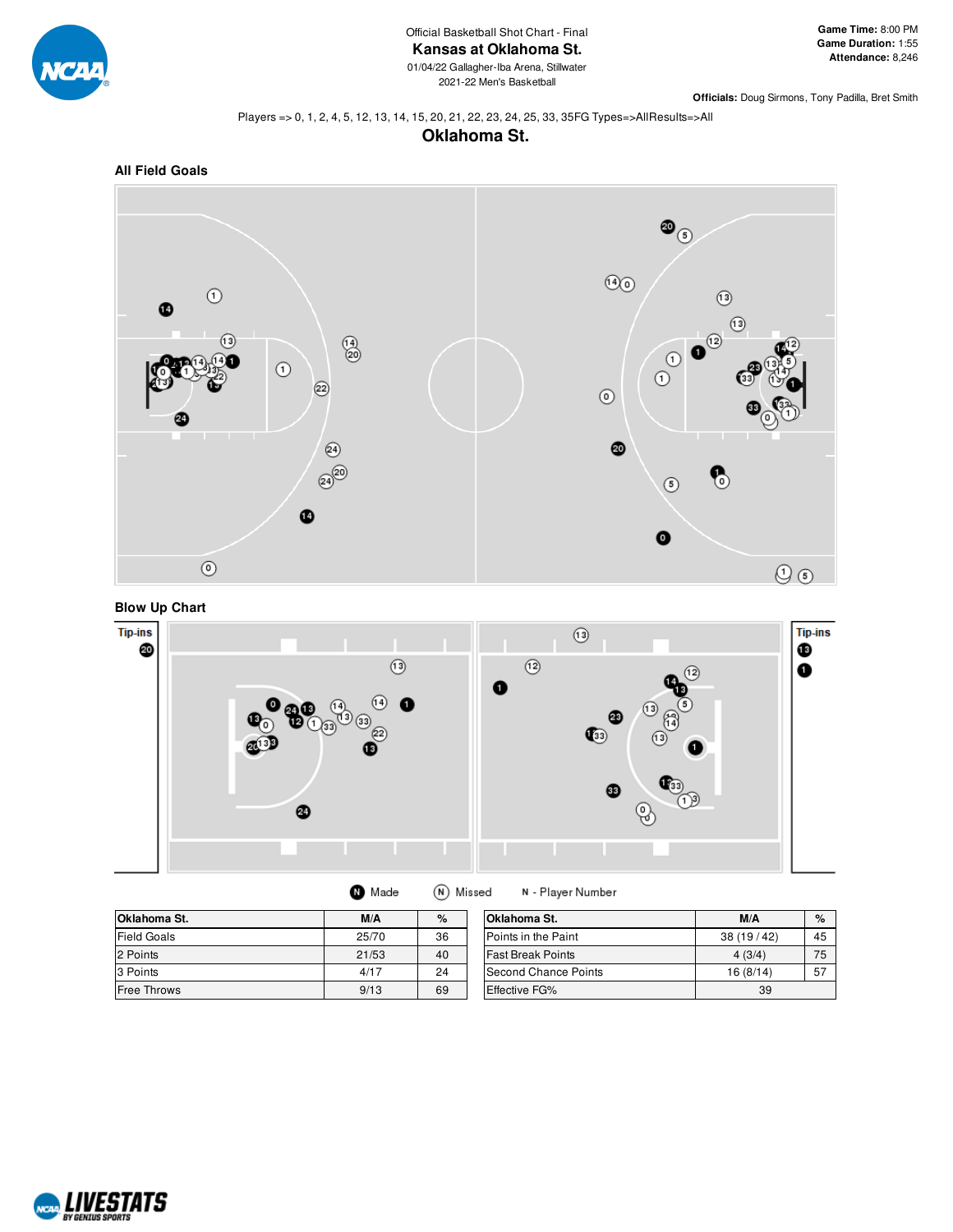

Official Basketball Rotations Summary - Final **Kansas at Oklahoma St.**

01/04/22 Gallagher-Iba Arena, Stillwater 2021-22 Men's Basketball

**Officials:** Doug Sirmons, Tony Padilla, Bret Smith

## **Kansas**

| Lineup                                                                                | Quarter<br>On  | <b>Time</b><br>On | Quarter<br>Off | Time<br>Off | Time on<br>Court | Score     | <b>Score</b><br><b>Diff</b> | <b>Reb</b> StilTov Ass |              |             |                | <b>PPP</b> |
|---------------------------------------------------------------------------------------|----------------|-------------------|----------------|-------------|------------------|-----------|-----------------------------|------------------------|--------------|-------------|----------------|------------|
| 2- Braun C/3- Harris D/11- Martin R/30- Agbaji O/44- Lightfoot M/                     | -1             | 20:00             |                | 14:18       | 05:42            | $15 - 11$ | 4                           | $\overline{c}$         | $\Omega$     |             | $\overline{4}$ | 1.7123     |
| 2- Braun C/3- Harris D/10- Wilson J/30- Agbaji O/33- McCormack D/                     | $\mathbf{1}$   | 14:18             | $\overline{1}$ | 11:57       | 02:21            | $3 - 2$   | $\mathbf{1}$                | $\overline{7}$         | $\mathbf{0}$ |             |                | 0.6757     |
| 2- Braun C/10- Wilson J/11- Martin R/30- Agbaii O/33- McCormack D/                    | $\mathbf{1}$   | 11:57             | $\overline{1}$ | 10:59       | 00:58            | $2 - 0$   | $\overline{c}$              | $\overline{2}$         | $\Omega$     | $\Omega$    |                | 2.0000     |
| 2- Braun C/ 10- Wilson J/ 11- Martin R/ 33- McCormack D/ 55- Coleman-<br>Lands J/     | $\mathbf{1}$   | 10:59             |                | 08:04       | 02:55            | $9 - 2$   | $\overline{7}$              | $\overline{7}$         | $\Omega$     | $\Omega$    | $\mathbf 0$    | 1.5000     |
| 10- Wilson J/ 11- Martin R/ 30- Agbaji O/ 44- Lightfoot M/ 55- Coleman-<br>Lands $J/$ | $\mathbf{1}$   | 08:04             |                | 05:31       | 02:33            | $0 - 5$   | $-5$                        | $\overline{4}$         | $\Omega$     |             | $\Omega$       | 0.0000     |
| 2- Braun C/3- Harris D/30- Agbaji O/44- Lightfoot M/55- Coleman-Lands                 | 1              | 05:31             |                | 04:34       | 00:57            | $0 - 2$   | $-2$                        | $\Omega$               | $\Omega$     | $\Omega$    | $\mathbf 0$    | 0.0000     |
| 2- Braun C/3- Harris D/11- Martin R/30- Agbaii O/33- McCormack D/                     | $\mathbf{1}$   | 04:34             |                | 02:54       | 01:40            | $0 - 5$   | -5                          | $\overline{2}$         | $\Omega$     |             | $\Omega$       | 0.0000     |
| 2- Braun C/3- Harris D/10- Wilson J/30- Agbaji O/33- McCormack D/                     | $\mathbf{1}$   | 02:54             | $\mathbf{1}$   | 01:50       | 01:04            | $0 - 0$   | $\Omega$                    | 3                      | $\Omega$     |             | $\Omega$       | 0.0000     |
| 2- Braun C/3- Harris D/10- Wilson J/30- Agbaii O/44- Lightfoot M/                     | $\mathbf{1}$   | 01:50             | $\overline{2}$ | 20:00       | 01:50            | $0 - 2$   | $-2$                        | 3                      | 0            | $\Omega$    | $\Omega$       | 0.0000     |
| 2- Braun C/3- Harris D/11- Martin R/30- Agbaji O/44- Lightfoot M/                     | $\overline{2}$ | 20:00             | $\overline{2}$ | 18:16       | 01:44            | $4 - 7$   | -3                          | $\mathbf 0$            | $\mathbf 0$  |             | $\overline{c}$ | 1.3333     |
| 2- Braun C/3- Harris D/11- Martin R/30- Agbaii O/33- McCormack D/                     | $\overline{2}$ | 18:16             | $\overline{2}$ | 15:25       | 02:51            | $5 - 4$   | $\mathbf{1}$                | 3                      |              | 3           |                | 0.8333     |
| 2- Braun C/3- Harris D/10- Wilson J/30- Agbaii O/33- McCormack D/                     | $\overline{2}$ | 15:25             | $\overline{2}$ | 13:11       | 02:14            | $8 - 2$   | 6                           | $\overline{c}$         |              |             | $\overline{2}$ | 2.0000     |
| 2- Braun C/3- Harris D/10- Wilson J/33- McCormack D/55- Coleman-<br>Lands $J/$        | $\overline{2}$ | 13:11             | $\overline{2}$ | 08:54       | 04:17            | $13-8$    | 5                           | 5                      | $\Omega$     |             |                | 1.7760     |
| 3- Harris D/ 10- Wilson J/ 30- Agbaji O/ 33- McCormack D/ 55- Coleman-<br>Lands J/    | $\overline{2}$ | 08:54             | $\overline{c}$ | 08:03       | 00:51            | $2 - 3$   | -1                          | $\Omega$               | $\Omega$     |             | $\mathbf 0$    | 1.0638     |
| 10- Wilson J/ 11- Martin R/ 30- Agbaji O/ 33- McCormack D/ 55- Coleman-<br>Lands J/   | $\overline{2}$ | 08:03             | $\overline{c}$ | 06:47       | 01:16            | $2 - 2$   | $\Omega$                    | $\Omega$               | 0            | $\Omega$    |                | 1.0000     |
| 2- Braun C/10- Wilson J/11- Martin R/30- Agbaji O/33- McCormack D/                    | $\overline{2}$ | 06:47             | $\overline{2}$ | 05:32       | 01:15            | $2 - 2$   | $\Omega$                    | $\overline{2}$         | 0            | $\mathbf 0$ | $\Omega$       | 1.0000     |
| 2- Braun C/3- Harris D/10- Wilson J/11- Martin R/44- Lightfoot M/                     | 2              | 05:32             | $\overline{c}$ | 03:20       | 02:12            | $7-3$     | 4                           | 3                      | $\Omega$     | $\Omega$    |                | 2.3333     |
| 2- Braun C/3- Harris D/11- Martin R/30- Agbaii O/33- McCormack D/                     | $\overline{2}$ | 03:20             | $\overline{2}$ | 02:10       | 01:10            | $2 - 3$   | $-1$                        | $\overline{1}$         |              | 3           |                | 0.5000     |
| 2- Braun C/3- Harris D/10- Wilson J/11- Martin R/30- Agbaii O/                        | $\overline{2}$ | 02:10             | $\overline{2}$ | 01:17       | 00:53            | $0 - 0$   | 0                           | $\mathbf{1}$           |              |             | $\Omega$       | 0.0000     |
| 2- Braun C/3- Harris D/10- Wilson J/30- Agbaji O/55- Coleman-Lands J/                 | $\overline{2}$ | 01:17             | $\overline{c}$ | 00:00       | 01:17            | $0 - 0$   | $\mathbf 0$                 | 3                      |              |             | $\Omega$       | 0.0000     |

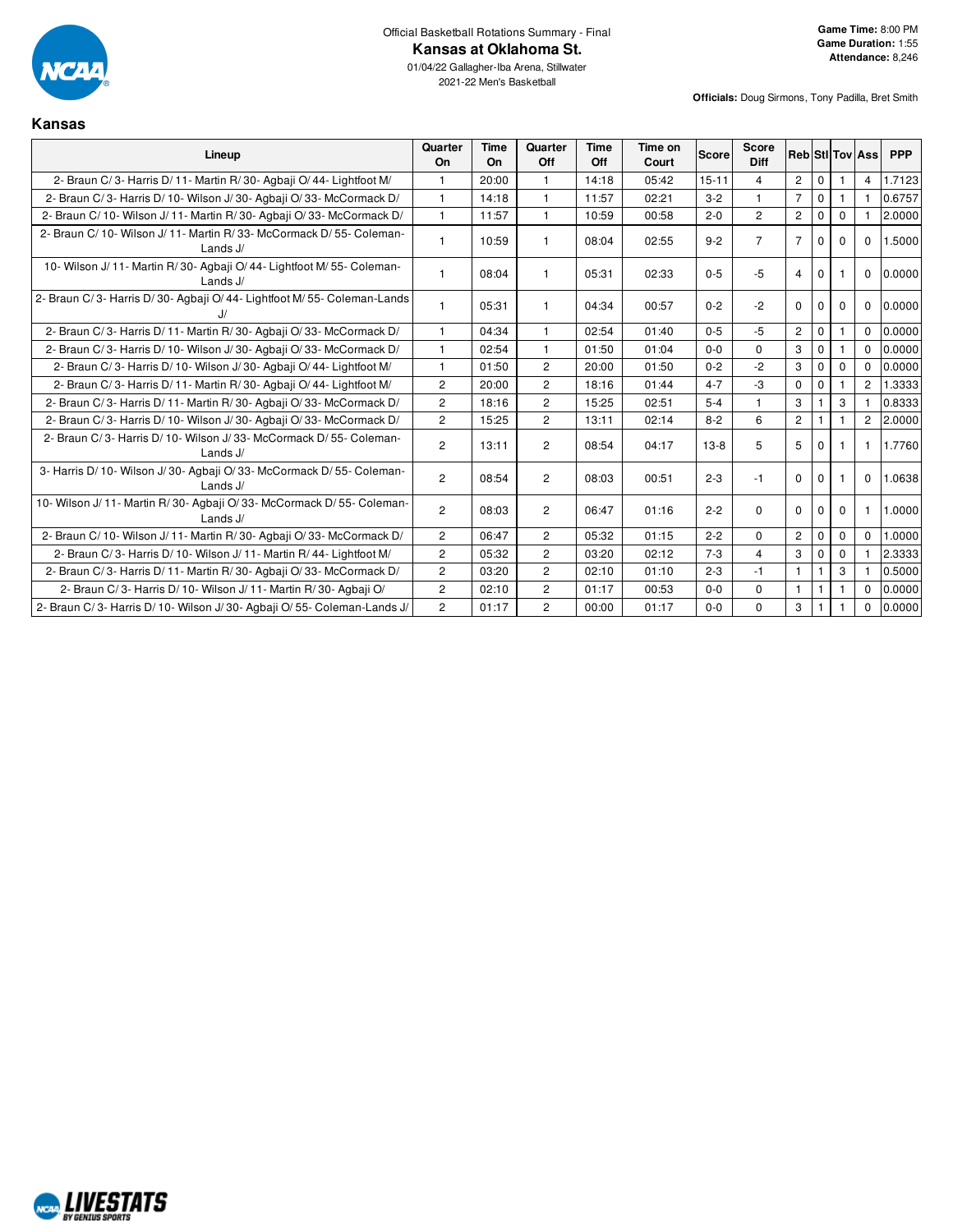

Official Basketball Rotations Summary - Final

01/04/22 Gallagher-Iba Arena, Stillwater 2021-22 Men's Basketball

**Officials:** Doug Sirmons, Tony Padilla, Bret Smith

### **Oklahoma St.**

| Lineup                                                                             | Quarter<br><b>On</b> | Time<br><b>On</b> | Quarter<br>Off        | Time<br>Off | Time on<br>Court | <b>Score</b> | Score<br><b>Diff</b> |                |                |                | <b>Reb</b> StI Tov Ass | <b>PPP</b> |
|------------------------------------------------------------------------------------|----------------------|-------------------|-----------------------|-------------|------------------|--------------|----------------------|----------------|----------------|----------------|------------------------|------------|
| 0- Anderson, III A/12- Moncrieffe M/13- Likekele I/14- Williams B/22-<br>Boone K/  | $\mathbf{1}$         | 20:00             | $\mathbf{1}$          | 16:54       | 03:06            | $5-9$        | $-4$                 | $\overline{4}$ | $\Omega$       | $\overline{2}$ | $\Omega$               | 1.2500     |
| 0- Anderson, III A/ 1- Thompson B/ 13- Likekele I/ 14- Williams B/ 33-<br>Cisse M/ | $\mathbf{1}$         | 16:54             | $\mathbf{1}$          | 13:13       | 03:41            | $8-9$        | $-1$                 | 3              | $\mathbf{1}$   | $\mathbf{1}$   | $\mathbf{1}$           | 1.1429     |
| 1- Thompson B/5- Walker R/13- Likekele I/14- Williams B/33- Cisse M/               | $\mathbf{1}$         | 13:13             | $\mathbf{1}$          | 11:57       | 01:16            | $0 - 0$      | $\Omega$             | 3              | $\mathbf{1}$   | $\mathbf 0$    | $\Omega$               | 0.0000     |
| 0- Anderson, III A/ 1- Thompson B/ 5- Walker R/ 12- Moncrieffe M/ 23-<br>Smith T/  | $\mathbf{1}$         | 11:57             | $\mathbf{1}$          | 10:59       | 00:58            | $0 - 2$      | $-2$                 | $\mathbf{1}$   | $\mathbf 0$    | $\Omega$       | $\Omega$               | 0.0000     |
| 1- Thompson B/12- Moncrieffe M/13- Likekele I/14- Williams B/23-<br>Smith T/       | $\mathbf{1}$         | 10:59             | $\mathbf{1}$          | 08:04       | 02:55            | $2 - 9$      | $-7$                 | 3              | $\mathbf 0$    | $\overline{c}$ | $\mathbf 0$            | 0.3333     |
| 0- Anderson, III A/ 5- Walker R/ 13- Likekele I/ 20- Boone K/ 33- Cisse M/         | $\mathbf{1}$         | 08:04             | $\mathbf{1}$          | 05:31       | 02:33            | $5-0$        | 5                    | $\overline{4}$ | $\mathbf{1}$   | $\mathbf 0$    | $\mathbf{1}$           | 1.2500     |
| 5- Walker R/ 13- Likekele I/ 14- Williams B/ 20- Boone K/ 33- Cisse M/             | $\mathbf{1}$         | 05:31             | $\mathbf{1}$          | 04:01       | 01:30            | $2 - 0$      | $\overline{2}$       | 3              | $\mathbf 0$    | $\Omega$       | $\Omega$               | 0.6667     |
| 1- Thompson B/5- Walker R/13- Likekele I/20- Boone K/33- Cisse M/                  | $\mathbf{1}$         | 04:01             | $\overline{2}$        | 20:00       | 04:01            | $7 - 0$      | $\overline{7}$       | 5              | $\mathbf{1}$   | $\mathbf 0$    | 3                      | 1.1667     |
| 0- Anderson, III A/12- Moncrieffe M/13- Likekele I/14- Williams B/22-<br>Boone K/  | $\overline{c}$       | 20:00             | $\overline{2}$        | 16:46       | 03:14            | $7 - 7$      | $\Omega$             | $\mathbf{1}$   | $\mathbf 0$    | $\Omega$       | $\overline{2}$         | 1.1076     |
| 0- Anderson, III A/ 1- Thompson B/ 13- Likekele I/ 14- Williams B/ 33-<br>Cisse M/ | $\mathbf{2}$         | 16:46             | $\overline{2}$        | 16:27       | 00:19            | $1-0$        | $\mathbf{1}$         | $\mathbf{1}$   | $\mathbf 0$    | $\Omega$       | $\Omega$               | 1.1364     |
| 0- Anderson, III A/ 1- Thompson B/ 14- Williams B/ 20- Boone K/ 33-<br>Cisse M/    | $\overline{2}$       | 16:27             | $\overline{2}$        | 13:26       | 03:01            | $5-10$       | $-5$                 | $\Omega$       | $\overline{c}$ | $\overline{c}$ | 1                      | 0.8333     |
| 1- Thompson B/ 13- Likekele I/ 14- Williams B/ 20- Boone K/ 33- Cisse M/           | $\mathbf{2}$         | 13:26             | $\overline{2}$        | 12:15       | 01:11            | $1 - 3$      | $-2$                 | $\mathbf 0$    | $\mathbf 0$    | $\mathbf 0$    | $\Omega$               | 0.5319     |
| - Thompson B/13- Likekele I/14- Williams B/20- Boone K/22- Boone K/                | $\mathbf{2}$         | 12:15             | $\overline{2}$        | 12:15       | 00:00            | $0 - 0$      | $\Omega$             | $\mathbf 0$    | $\mathbf{0}$   | $\mathbf 0$    | $\Omega$               | 0.0000     |
| 1- Thompson B/ 13- Likekele I/ 14- Williams B/ 22- Boone K/ 24- Newton<br>W/       | $\overline{2}$       | 12:15             | $\overline{2}$        | 09:35       | 02:40            | $4 - 9$      | $-5$                 | $\mathbf{1}$   | $\mathbf{1}$   | $\Omega$       | $\Omega$               | 0.9009     |
| 1- Thompson B/13- Likekele I/14- Williams B/24- Newton W/33- Cisse<br>M/           | $\overline{c}$       | 09:35             | $\overline{2}$        | 09:35       | 00:00            | $0 - 1$      | $-1$                 | $\mathbf 0$    | $\mathbf 0$    | $\mathbf 0$    | $\mathbf 0$            | 0.0000     |
| 5- Walker R/13- Likekele I/20- Boone K/24- Newton W/33- Cisse M/                   | $\overline{2}$       | 09:35             | $\overline{2}$        | 03:35       | 06:00            | $10 - 13$    | $-3$                 | 5              | $\mathbf{1}$   | $\mathbf{1}$   | $\overline{2}$         | 1.0730     |
| 0- Anderson, III A/5- Walker R/13- Likekele I/14- Williams B/33- Cisse<br>M/       | $\overline{2}$       | 03:35             | $\overline{2}$        | 03:35       | 00:00            | $0-0$        | $\Omega$             | $\Omega$       | $\mathbf 0$    | $\Omega$       | $\Omega$               | 0.0000     |
| 0- Anderson, III A/ 1- Thompson B/ 13- Likekele I/ 14- Williams B/ 33-<br>Cisse M/ | $\overline{2}$       | 03:35             | $\overline{2}$        | 02:13       | 01:22            | $6 - 2$      | $\overline{4}$       | $\mathbf 0$    | $\overline{c}$ | $\mathbf{1}$   | $\mathbf{0}$           | 1.2295     |
| 0- Anderson, III A/ 5- Walker R/ 13- Likekele I/ 14- Williams B/ 33- Cisse<br>M/   | $\overline{c}$       | 02:13             | $\overline{2}$        | 01:17       | 00:56            | $0-0$        | $\Omega$             | $\mathbf 0$    | $\mathbf{1}$   | $\mathbf{1}$   | $\Omega$               | 0.0000     |
| 0- Anderson, III A/ 1- Thompson B/ 5- Walker R/ 13- Likekele I/ 14-<br>Williams B/ | $\overline{2}$       | 01:17             | $\overline{2}$        | 00:46       | 00:30            | $0-0$        | $\Omega$             | $\Omega$       | $\mathbf{1}$   | $\mathbf{1}$   | $\Omega$               | 0.0000     |
| 0- Anderson, III A/5- Walker R/13- Likekele I/14- Williams B/33- Cisse<br>M/       | $\overline{2}$       | 00:46             | $\overline{2}$        | 00:45       | 00:01            | $0-0$        | $\Omega$             | $\Omega$       | $\mathbf 0$    | $\Omega$       | $\Omega$               | 0.0000     |
| 0- Anderson, III A/ 1- Thompson B/ 5- Walker R/ 13- Likekele I/ 14-<br>Williams B/ | $\mathbf{2}$         | 00:45             | $\mathbf{2}^{\prime}$ | 00:00       | 00:46            | $0-0$        | 0                    | $\mathbf{2}$   | $\mathbf 0$    | $\mathbf 0$    | $\mathbf{0}$           | 0.0000     |

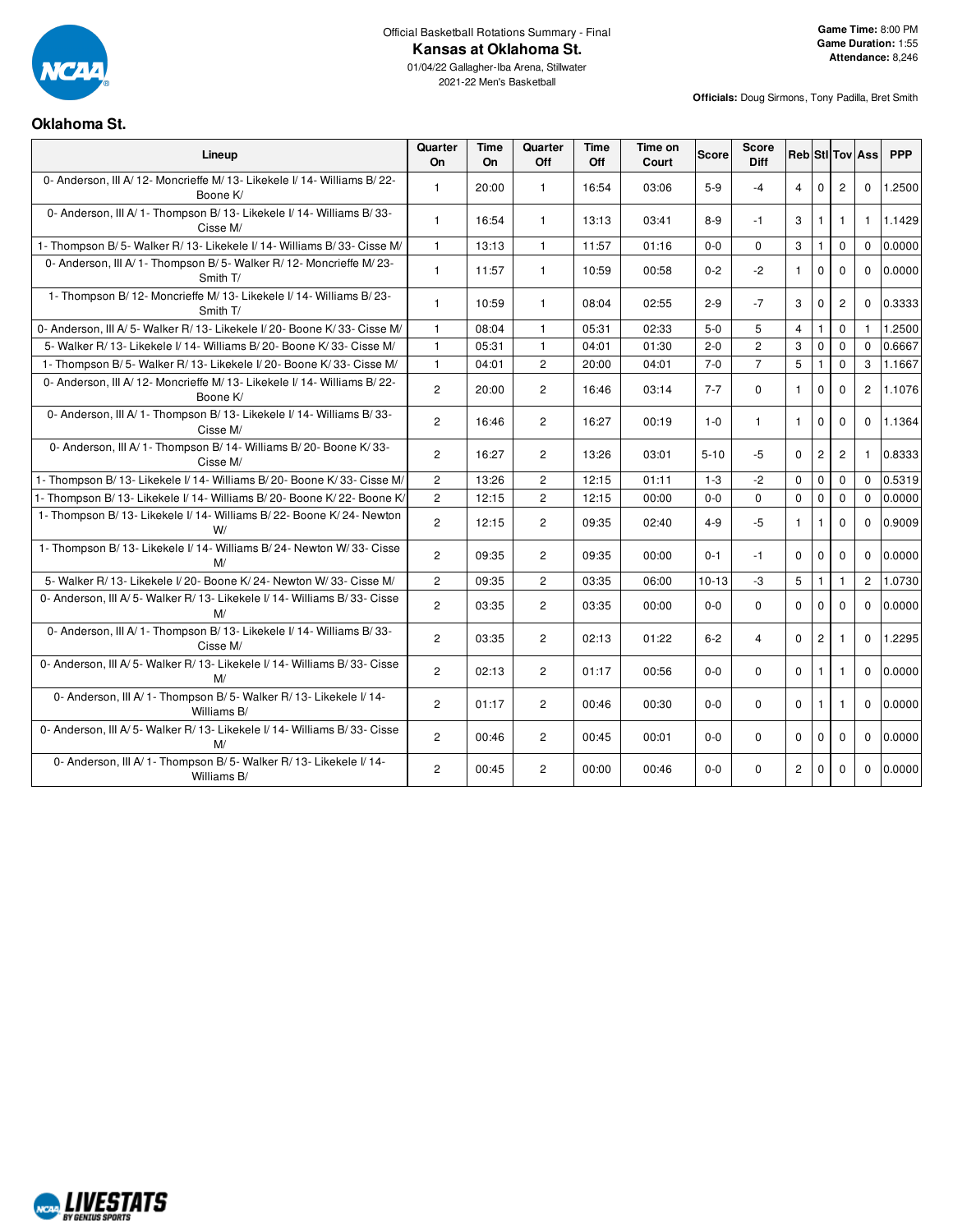

01/04/22 Gallagher-Iba Arena, Stillwater 2021-22 Men's Basketball

| <b>Kansas</b>                                                                  |       |              |                   |         |                |                |          |              |            |
|--------------------------------------------------------------------------------|-------|--------------|-------------------|---------|----------------|----------------|----------|--------------|------------|
| Lineup                                                                         | Time  | <b>Score</b> | <b>Score Diff</b> | Pts/Min | Reb Stl        |                | Tov      | Ass          | <b>PPP</b> |
| 2- Braun C/3- Harris D/11- Martin R/30- Agbaji O/44- Lightfoot M/              | 07:26 | $19-18$      |                   | 2.5561  | $\overline{2}$ | $\Omega$       | 2        | 6            | 1.6156     |
| 2- Braun C/3- Harris D/11- Martin R/30- Agbaii O/33- McCormack D/              | 05:41 | $7 - 12$     | -5                | 1.2317  | 6              | $\overline{c}$ |          | 2            | 0.5000     |
| 2- Braun C/3- Harris D/10- Wilson J/30- Agbaji O/33- McCormack D/              | 05:39 | $11 - 4$     |                   | 1.9469  | 12             |                | 3        | 3            | 1.0536     |
| 2- Braun C/3- Harris D/10- Wilson J/33- McCormack D/55- Coleman-Lands J/       | 04:17 | $13-8$       | 5                 | 3.0350  | 5              | $\mathbf 0$    |          |              | 1.7760     |
| 2- Braun C/10- Wilson J/11- Martin R/33- McCormack D/55- Coleman-Lands J/      | 02:55 | $9 - 2$      |                   | 3.0857  | 7              | $\Omega$       | $\Omega$ |              | 1.5000     |
| 10- Wilson J/ 11- Martin R/30- Agbaji O/ 44- Lightfoot M/ 55- Coleman-Lands J/ | 02:33 | $0 - 5$      | -5                | 0.0000  | 4              | $\mathbf 0$    |          | $\Omega$     | 0.0000     |
| 2- Braun C/10- Wilson J/11- Martin R/30- Agbaji O/33- McCormack D/             | 02:13 | $4 - 2$      | $\overline{2}$    | 1.8045  | 4              | $\Omega$       | $\Omega$ |              | 1.3333     |
| 2- Braun C/3- Harris D/10- Wilson J/11- Martin R/44- Lightfoot M/              | 02:12 | $7-3$        | 4                 | 3.1818  | 3              | $\Omega$       | 0        |              | 2.3333     |
| 2- Braun C/3- Harris D/10- Wilson J/30- Agbaii O/44- Lightfoot M/              | 01:50 | $0 - 2$      | $-2$              | 0.0000  | 3              | $\mathbf 0$    | $\Omega$ | $\Omega$     | 0.0000     |
| 2- Braun C/3- Harris D/10- Wilson J/30- Agbaji O/55- Coleman-Lands J/          | 01:17 | $0 - 0$      | $\Omega$          | 0.0000  | 3              |                |          | $\Omega$     | 0.0000     |
| 10- Wilson J/11- Martin R/30- Agbaji O/33- McCormack D/55- Coleman-Lands J/    | 01:16 | $2 - 2$      | 0                 | 1.5789  | $\Omega$       | $\mathbf 0$    | $\Omega$ |              | 1.0000     |
| 2- Braun C/3- Harris D/30- Agbaji O/44- Lightfoot M/55- Coleman-Lands J/       | 00:57 | $0 - 2$      | $-2$              | 0.0000  | $\Omega$       | $\mathbf 0$    | $\Omega$ | $\Omega$     | 0.0000     |
| 2- Braun C/3- Harris D/10- Wilson J/11- Martin R/30- Agbaji O/                 | 00:53 | $0 - 0$      | 0                 | 0.0000  |                |                |          | $\Omega$     | 0.0000     |
| 3- Harris D/10- Wilson J/30- Agbaji O/33- McCormack D/55- Coleman-Lands J/     | 00:51 | $2 - 3$      | -1                | 2.3529  | $\Omega$       | $\mathbf 0$    |          | <sup>0</sup> | 1.0638     |